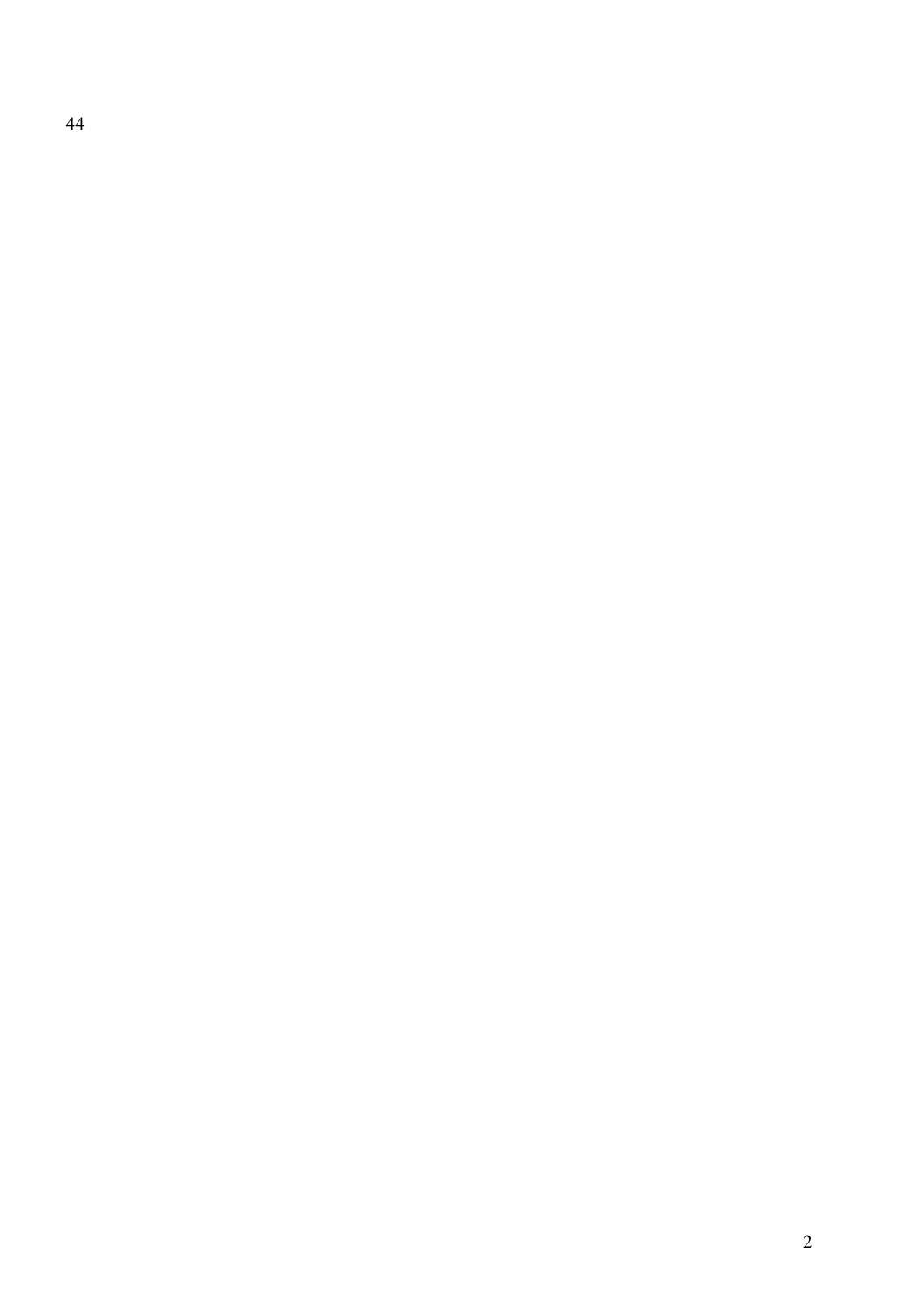# **Abstract**

| 46 | The study aimed to develop an understanding of female coaches' and sport science                            |
|----|-------------------------------------------------------------------------------------------------------------|
| 47 | practitioners' experience and support provision in relation to the menstrual cycle when                     |
| 48 | working with female athletes. Following receipt of institutional ethical approval, 14 female                |
| 49 | coaches and practitioners $(32.9\pm6.9 \text{ yrs})$ participated in individual semi-structured interviews. |
| 50 | Following analysis, two themes were developed: 1) Knowledge and awareness, and 2)                           |
| 51 | Support and management. Overall, it appeared that participants varied in their understanding                |
| 52 | and awareness of the impact of the menstrual cycle on sport performance, somewhat                           |
| 53 | influenced by their own personal experiences. Participants' knowledge and awareness                         |
| 54 | subsequently impacted the support they provided to female athletes. Additionally, individual                |
| 55 | experiences and perceived secrecy relating to the menstrual cycle impacted on the                           |
| 56 | informational and emotional support participants provided. Together, the findings highlight                 |
| 57 | the importance of all coaches and practitioners enhancing their knowledge and understanding                 |
| 58 | regarding the menstrual cycle and proactively providing support to athletes. Education to                   |
| 59 | enhance coaches' and practitioners' knowledge and understanding will help to create a more                  |
| 60 | open and supportive environment in sport, hopefully allowing for personal discomfort                        |
| 61 | regarding the menstrual cycle to be addressed.                                                              |
| 62 |                                                                                                             |
| 63 |                                                                                                             |
| 64 |                                                                                                             |
|    |                                                                                                             |

Key words: Female athletes, coaching, sport science, periods, menstruation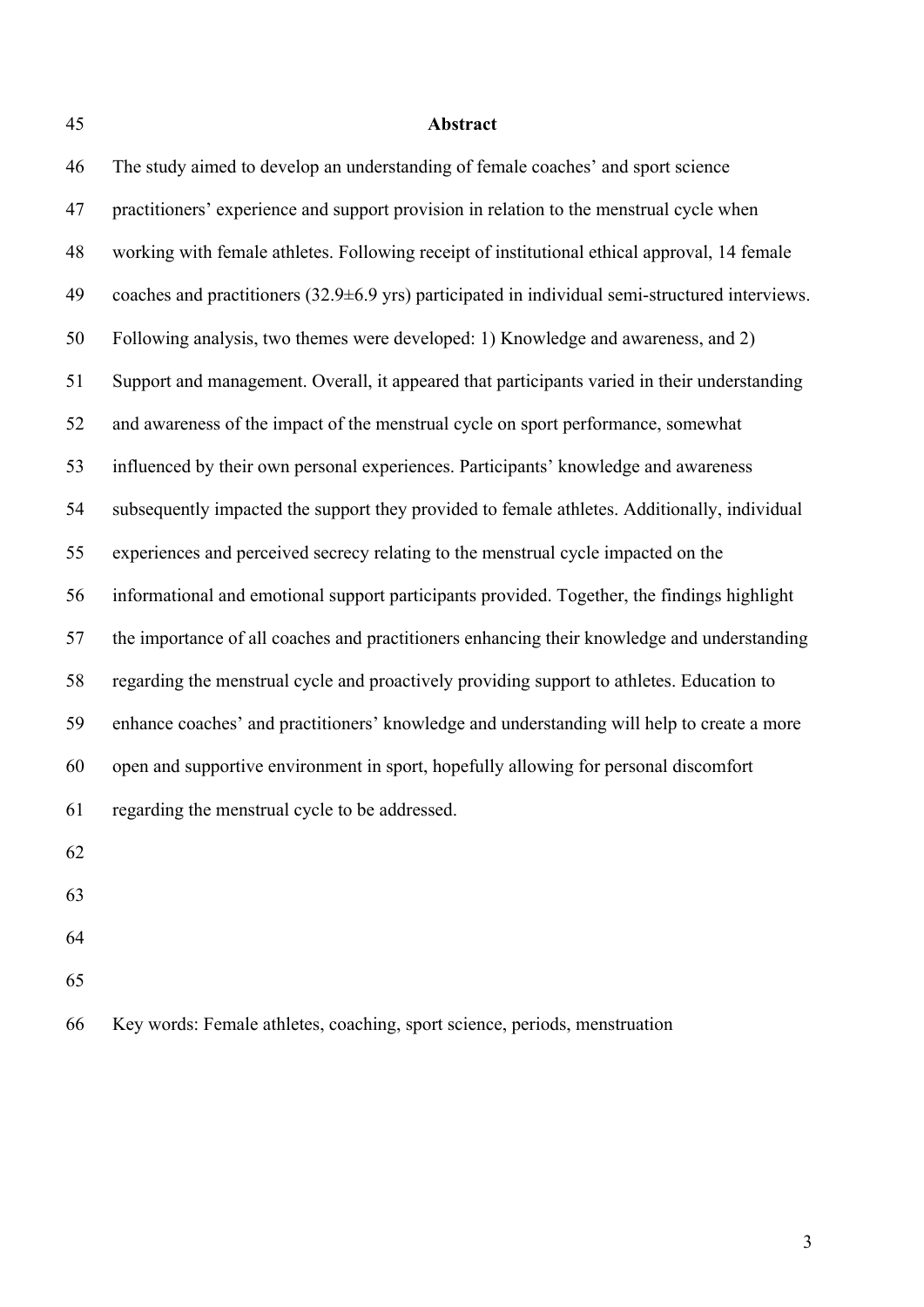The menstrual cycle is a repeating pattern of fluctuating hormones; the increases and decreases in oestrogen and progesterone can cause individuals to experience different 69 symptoms, both physical and psychological<sup>1</sup>. For example, literature has shown menstrual cycle symptoms such as heavy menstrual bleeding and mood disturbances are widespread among the general population and these symptoms can have a large impact on women's 72 quality of life<sup>2</sup>, including attendance at school or work<sup>3,4,5</sup>. In a recent survey, 38% of women reported not being able to perform all their regular daily activities when experiencing 74 menstrual symptoms<sup>2</sup>. Within school, academic performance has been shown to be affected, with 20.1% of girls reporting absence from school due to dysmenorrhea (period pain) and  $16-40.9\%$  reporting classroom performance or concentration were negatively affected<sup>4</sup>. Of those affected by their symptoms, only 48.6% are reported to tell their family that menstrual symptoms were the reason<sup>3</sup>. Choosing not to share this information with family may occur 79 because symptoms, such as period pain, are often perceived as 'normal'<sup>4</sup> and therefore just accepted. This is often reinforced by family and friends who have the same period pain and equally perceive having to 'endure' menstrual pain and symptoms as an integral part of 82 female life, using self-care strategies rather than seeking medical advice to manage pain<sup>5</sup>. However, frequently the most effective options for pain management are not chosen and 84 menstrual-related symptoms continue to have a negative impact day-to-day<sup>5</sup>. One of the daily activities that can be impacted by menstrual symptoms is

86 participation in sport and physical activity<sup>6</sup>. For athletes, for whom sport is their career, any 87 impact on the ability to train and/or perform could be substantial<sup>7,8,9</sup>. To date, research exploring the experiences of the menstrual cycle on elite female athletes has demonstrated a 89 clear impact on daily activities and sporting performance<sup>8,9,10</sup>. For instance, Findlay et al.<sup>9</sup> conveyed that 93% of athletes reported menstrual cycle related physical symptoms, with over two-thirds indicating a negative effect on training. Psychological symptoms were also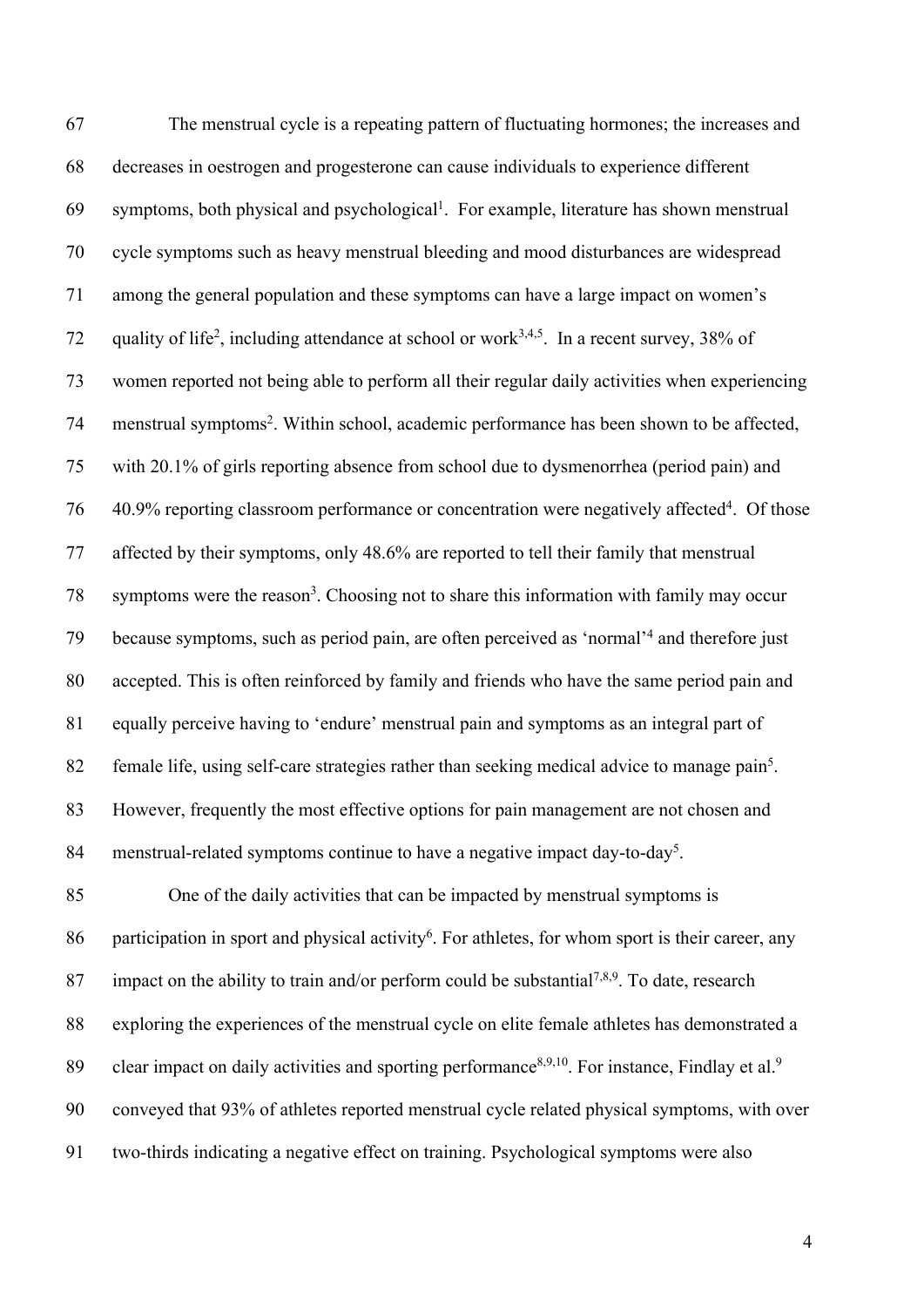92 reported to impact upon performance, including a reduced ability to focus<sup>9</sup>. Similarly, Brown 93 et al.<sup>8</sup> reported extensive influences of the menstrual cycle on athletes' training and competition performance. It was identified that female athletes were often uncomfortable with, and usually avoided having conversations relating to, the impact of their menstrual 96 cycle on sport participation, training, or performance<sup>8</sup>. Reinforcing this finding, Armour et 97 al.<sup>10</sup> identified that 76% of athletes in their study did not discuss menstruation with their coaches. If athletes chose to have conversations about menstruation, it appears that they 99 prefer to talk to female coaches or practitioners<sup>8</sup>.

 As female coaches and sport science practitioners have likely experienced the menstrual cycle and some associated symptoms, it may be assumed they have greater awareness, understanding, or empathy for female athletes<sup>8</sup> and that issues around discussing the menstrual cycle are specific to male coaches. This is supported by research suggesting male coaches are aware they lack knowledge about the menstrual cycle and want policies and/or an education framework about the menstrual cycle to guide training practices in 106 female athletes<sup>11</sup>. However, personal experiences across the menstrual cycle may influence female coaches and practitioners' understanding and subsequent support provision for athletes due to societal embarrassment about the menstrual cycle, which leads to secrecy about this topic. These ideas have been reinforced by many adverts for menstrual products having a consistent theme, namely emphasising the importance of secrecy, and the need to 111 avoid social embarrassment<sup>12</sup>. Elite athletes have indicated that the sporting environment does not vary from societal perceptions regarding the menstrual cycle<sup>8</sup>. Therefore, female coaches' and practitioners are likely to be influenced by these social norms, which may also affect their openness and support provision concerning the menstrual cycle. As outlined by Nicholson<sup>13</sup>, it is not just the immediate effects on women and their perceptions of their own performance through the menstrual cycle that need to be explored, self-cognitions are located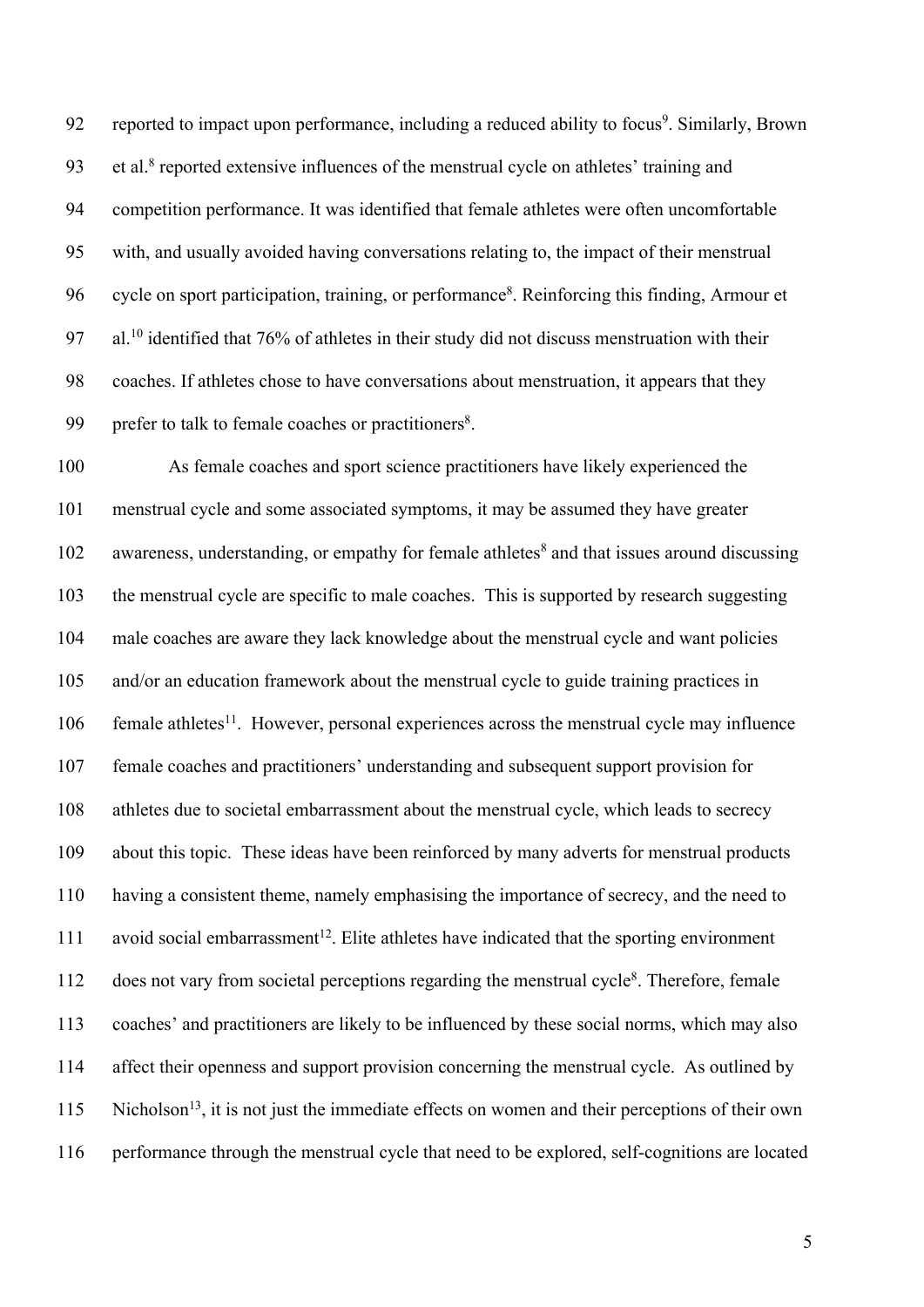within history and culture that has permeated popular beliefs and constrained the thinking of men and women, scientists and non-scientists.

 Personal symptoms that result from the menstrual cycle may have a wider impact on coaches and practitioners within their roles at work, beyond that of supporting female athletes. Sport coaches and practitioners operate within a complex, ever-changing 122 environment that imposes many pressures on them<sup>14</sup>. Pressure and stress are known to 123 heighten menstrual cycle symptoms<sup>15,16</sup>, which may affect coaches and practitioners, their relationships, and support provision. However, it is unknown if such individuals have an awareness of their own menstrual cycle related symptoms or if this has any consequential 126 impact on female athlete support. Rynne et al.<sup>17</sup> highlighted the importance of considering and developing the associated knowledge bases informing coach and practitioner practice to establish and refine the organisational structures that support them. Yet, to-date, the impact of personal menstrual cycle symptoms and understanding of female coaches and practitioners' performance in relation to supporting female athletes has not been considered.

 To this end, the purpose of the current study was to develop an understanding of female coaches' and sport science practitioners' experience and support provision in relation to the menstrual cycle when working with female athletes. Additionally, this study sought to explore the influence that female coaches' and practitioners' own menstrual experiences had on the support they provide to athletes.

## **Study design**

**Method**

138 To address the aims of this study a qualitative descriptive methodology<sup>18,19</sup> was adopted. Qualitative descriptive studies seek to obtain in-depth insights from participants pertaining to their experiences of a particular phenomenon, while producing descriptive accounts that remain close to the participants' words and produce insights that may be useful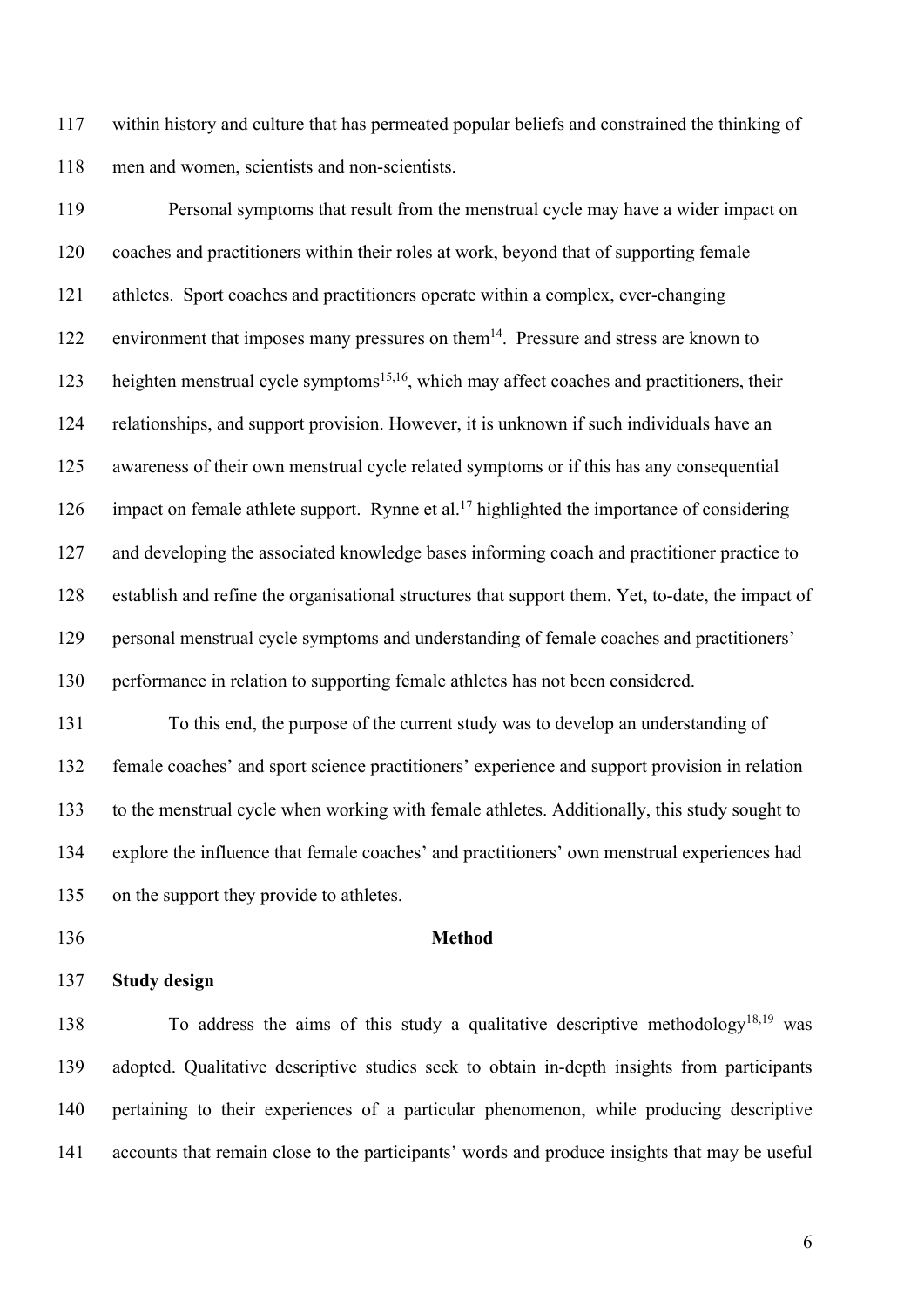142 in practice<sup>18,19</sup>. Given the aim for this research was to produce data that could be used to help guide the work of coaches and sports organisations, this methodology was deemed appropriate. Aligned with this methodology, the current study was positioned within the interpretivist paradigm, underpinned by ontological relativism and epistemological constructionism. That is, it was assumed that reality is multiple and subjective, and that knowledge is socially 147 constructed<sup>20</sup>.

#### **Participants**

 Following receipt of institutional ethical approval, fourteen female coaches and sport science practitioners working with elite female athletes, were purposefully sampled to take part in a semi-structured interview (Table 1). Criterion-based, purposeful sampling was used to ensure information rich participants were sampled to learn about matters of central 153 importance to the purpose of this study<sup>21</sup>, focusing specifically on female coaches and practitioners' experiences of the menstrual cycle.

155 \*\*\*\*\*\*Insert Table 1 around here\*\*\*\*\*

#### **Procedure**

 The lead researcher contacted potential participants via email, providing them with an overview of the study as well as a consent form. Interested participants were asked to contact the lead researcher if they were interested in participating and a suitable time for an interview was organised. Prior to the interview, an explanation of the study was provided, and participants gave informed written consent to participate. Through a short-written survey, some key pieces of demographic information were collected (e.g., age, sport, years of coaching experience). Subsequently, interviews focused on questions ranging from participants' knowledge and understanding of the impact of the menstrual cycle in sport, their own menstrual cycle symptoms and experiences and the steps they took to support athletes.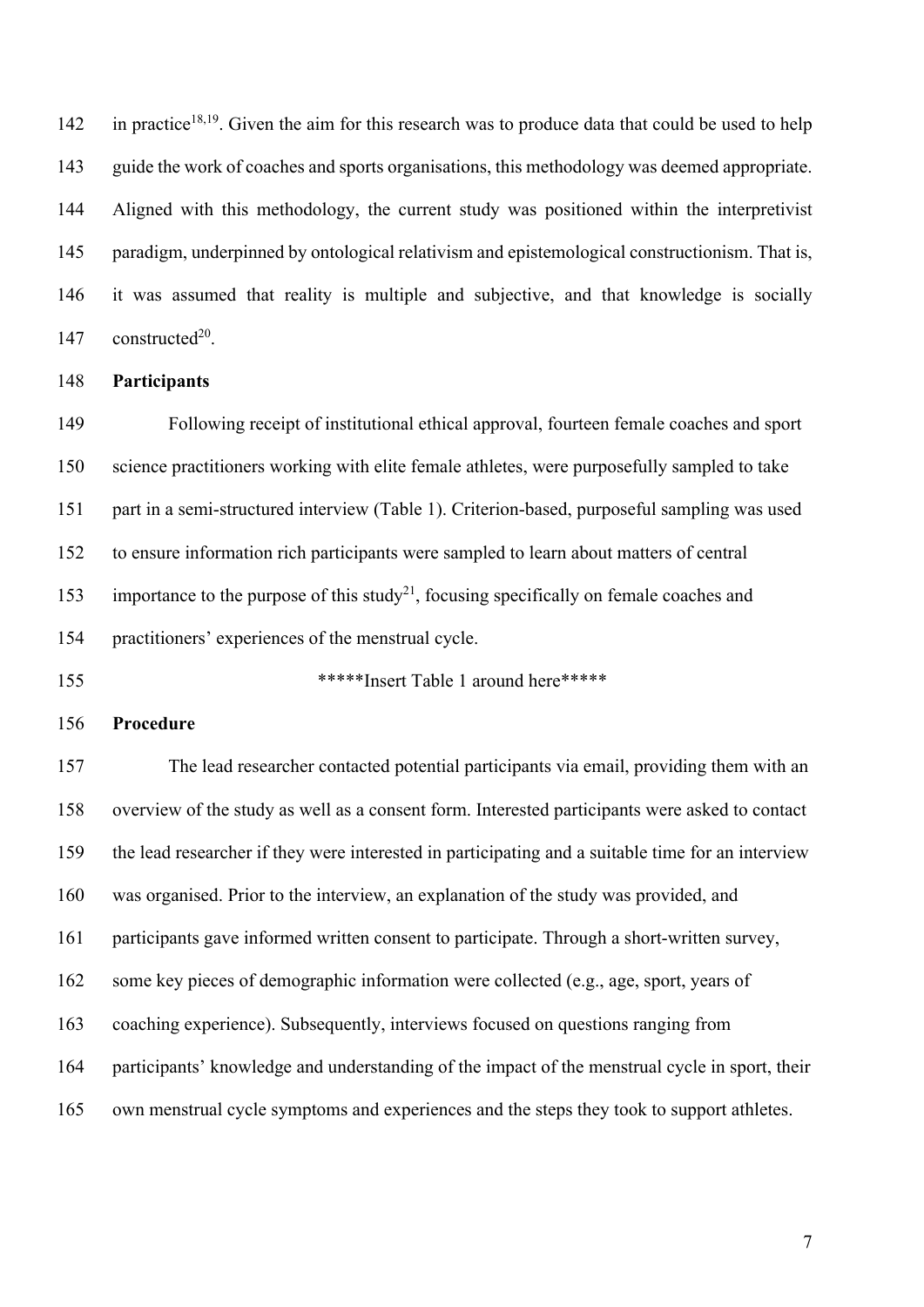Specifically, the interview started with introductory questions such as "How long have you been working with female athletes?" and "How do you generally support athletes?" to provide an opportunity to develop rapport. Subsequently the interviews focused on the main questions, including, "What are your perceptions of the menstrual cycle?" "What is your experience of your menstrual cycle?" "As a coach/sport scientist do you consider the menstrual cycle in your training? Or related to competition?" "How do you feel having conversations about the menstrual cycle?" Finally, the interviews concluded with summary questions seeking to gain insights into further information that coaches may find beneficial. 174 Interviews lasted between 24.26 and 77.59 minutes ( $M = 47.30 \pm 15.24$ ).

#### **Data Analysis**

 Each interview was audio recorded and transcribed verbatim. Each participant transcript was analysed by the first author using qualitative analysis procedures 178 recommended by Miles, Huberman, and Saldaña<sup>22</sup>. Firstly, descriptive codes were assigned to the data to identify raw data themes. Subsequently, descriptive codes were grouped into more abstract concepts to form interpretive codes. Lastly, pattern codes were identified which recognised relationships between interpretative codes. The final phase of analysis was the writing of the results section because writing is viewed as part of the analysis in qualitative research.

#### **Methodological Rigour**

 Throughout the development and implementation of this study, several steps were taken to enhance methodological rigour aligned with recommendations for qualitative 187 descriptive studies<sup>23,24,25</sup>. Specifically, attempts were taken throughout to enhance the authenticity, credibility, criticality, and integrity of the study. To achieve this, purposeful sampling to achieve an adequate participant sample who could provide sufficient rich information was utilised. A pilot interview was conducted to check the appropriateness of the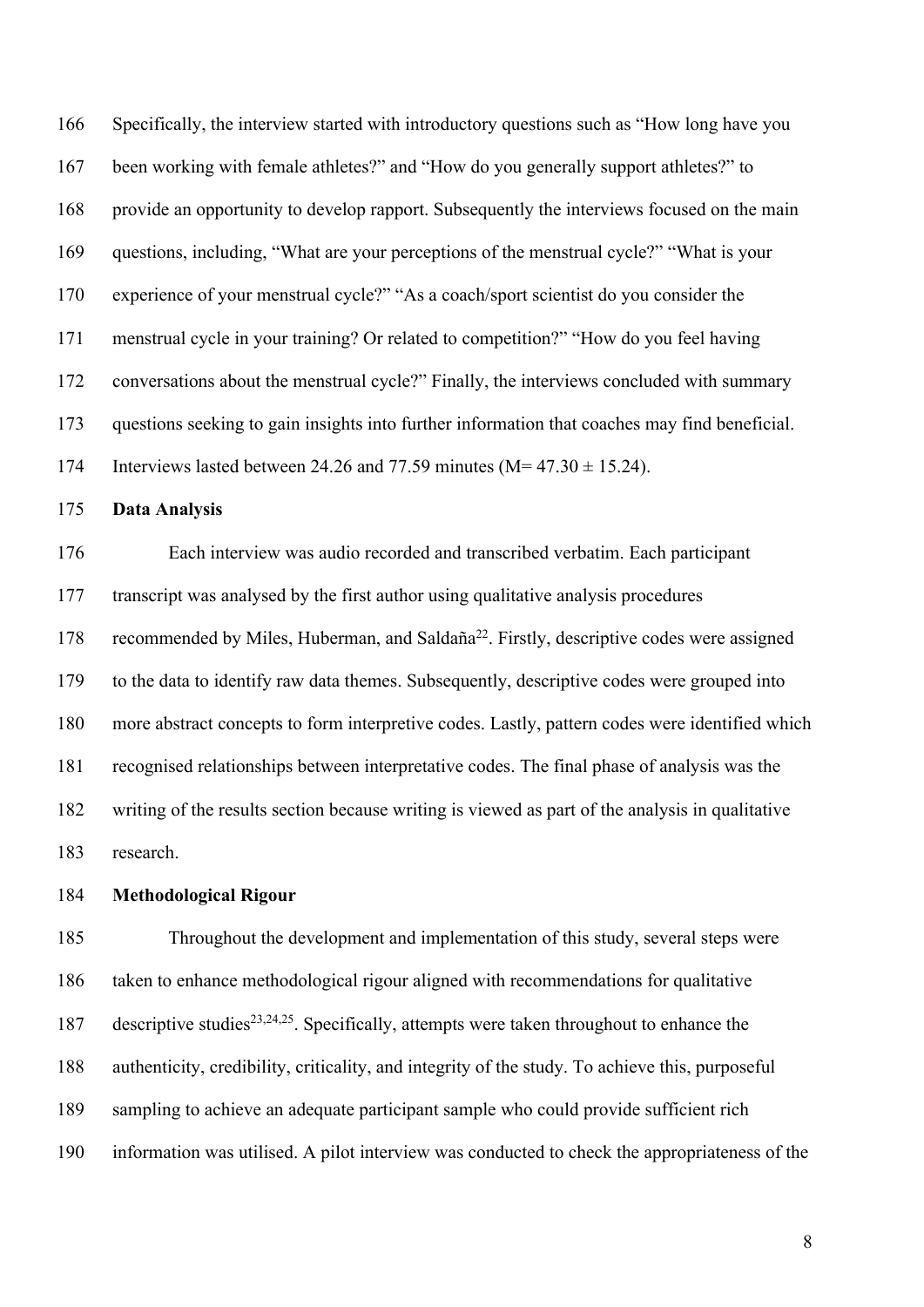| 191 | questions and whether they would achieve the appropriate level of depth in response. The                      |
|-----|---------------------------------------------------------------------------------------------------------------|
| 192 | analysis was driven by the voices of the participants, with a specific focus on their ideas                   |
| 193 | driving the generation of codes and themes. Finally, regular reflections and discussions                      |
| 194 | occurred among the research team throughout the data collection and analysis process, with                    |
| 195 | the second author acting as a critical friend to challenge assumptions and the coding of data <sup>26</sup> . |
| 196 | <b>Results</b>                                                                                                |
| 197 | Analysis of the data led to the development of two main themes and 5 associated sub                           |
| 198 | themes (Table 2). The main themes, which are discussed in detail below, focused upon 1)                       |
| 199 | Knowledge and awareness of the menstrual cycle and the potential impact in sport, and 2)                      |
| 200 | Management of the menstrual cycle and support provided to female athletes.                                    |
| 201 | *****Insert Table 2 around here ******                                                                        |
| 202 | Knowledge and awareness of the menstrual cycle and potential impact in sport                                  |
| 203 | There was a disparity in knowledge and awareness among participants regarding the                             |
| 204 | impact of the menstrual cycle in sport. Many participants perceived their knowledge of how                    |
| 205 | the menstrual cycle might impact on female athletes to be relatively limited, as one                          |
| 206 | practitioner summarised, "I don't know much about the science, I feel like I'm a bad woman                    |
| 207 | because I don't know what's going on" (P2) and one coach outlined, "I would need to learn a                   |
| 208 | bit more, I wouldn't say I massively know how it would impact" (C7). Interestingly, in such                   |
| 209 | instances, participants recognised that their personal experiences had not necessarily                        |
| 210 | equipped them for working with female athletes because, "I never really experienced being                     |
| 211 | like that [experiencing symptoms] myself, so it's harder to relate" (C7). Similarly, for some                 |
| 212 | participants their lack of awareness or understanding of the possible impact of the menstrual                 |
| 213 | cycle was a result of their personal use of hormonal contraceptives, which altered their                      |
| 214 | symptoms and experiences. For instance, one participant explained that their experiences of                   |
| 215 | the menstrual cycle, such as heavy bleeding, were substantially reduced, as "Having the                       |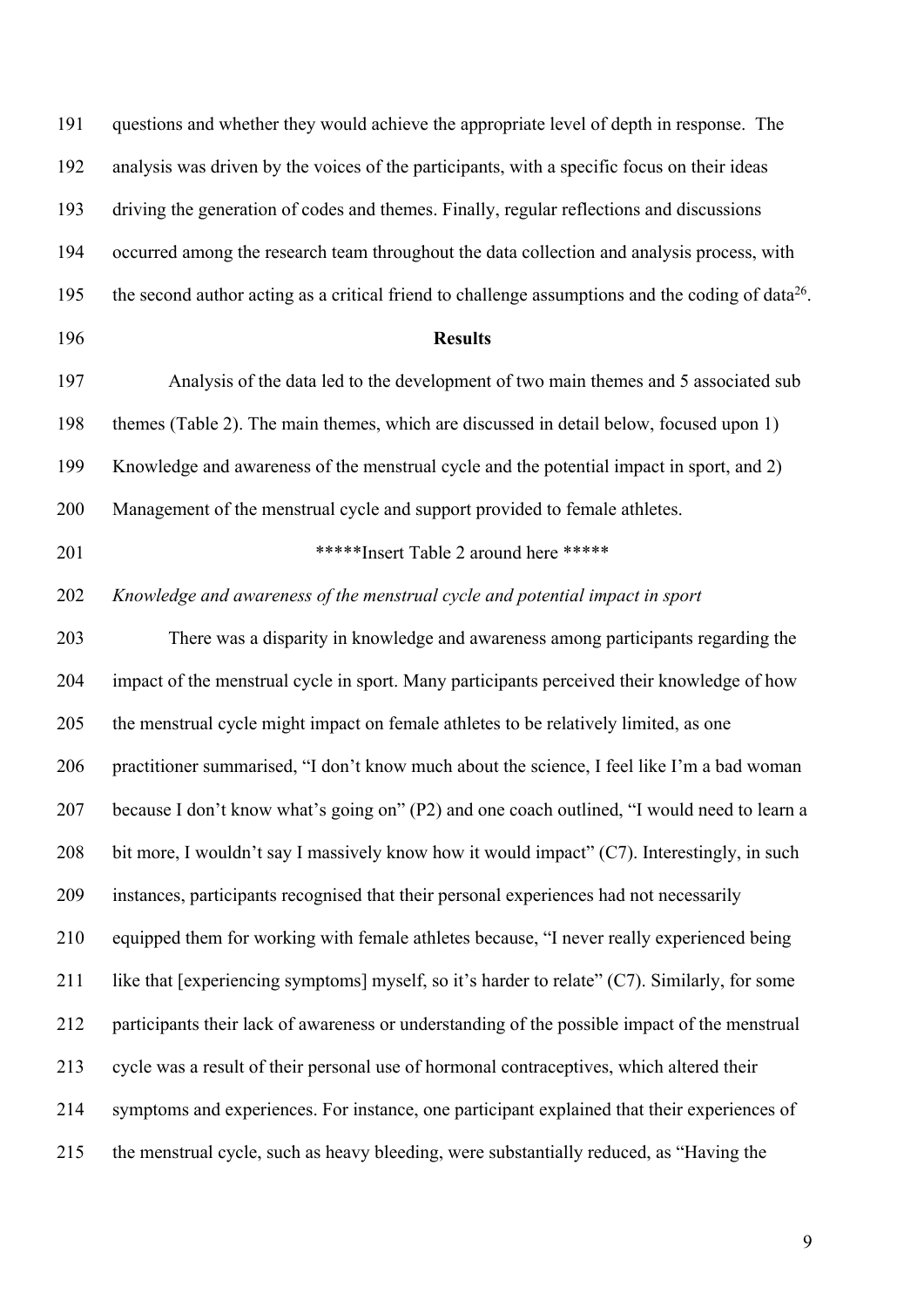implant, you haven't got to deal with anything" (C7). Consequently, participants whose own symptoms were limited or managed with contraceptives did not always realise or understand what athletes might experience.

 Personal experience was not the only factor that contributed to a lack of awareness or knowledge regarding how the menstrual cycle might impact upon athletes – a lack of experience with athletes also appeared to contribute. For instance, one coach stated, "I've never had one gymnast who's had any problem with their periods", potentially influenced by personal awareness due to "never had any period problems whatsoever" (C5), despite highlighting "in our sport most of the girls are at the lighter end of their puberty weights so 225 periods come later" (C5).

 Finally, perceptions of the menstrual cycle within society and a lack of education also appeared to contribute to a lack of understanding of the menstrual cycle and the potential impact within sport. For instance, summing up the comments made by several participants when asked about support needed to help athletes manage their menstrual cycle, one practitioner simply stated, "everyone will probably be going through it [menstrual cycle] so you've just got to suck it up" (P7). Moreover, despite many of the participants demonstrating a lack of understanding regarding this topic throughout their interviews, they felt that others were in a worse position than themselves. Specifically, participants suggested that, rather than increasing their own knowledge, "male coaches need to be made more aware' (P2) and "there is so much work to do in terms of educating others" (P3).

 In contrast, some individuals had an awareness of the broad spectrum of symptoms and variability of impact of the menstrual cycle on sport performance, highlighting factors such as "sometimes it's not actually the period that's affecting performance, it can be just that extra thing to think about" (P6) or "some of them do have tiredness, it's almost like a false adaptation for the girls because they feel like that" (C3). For these participants, they indicated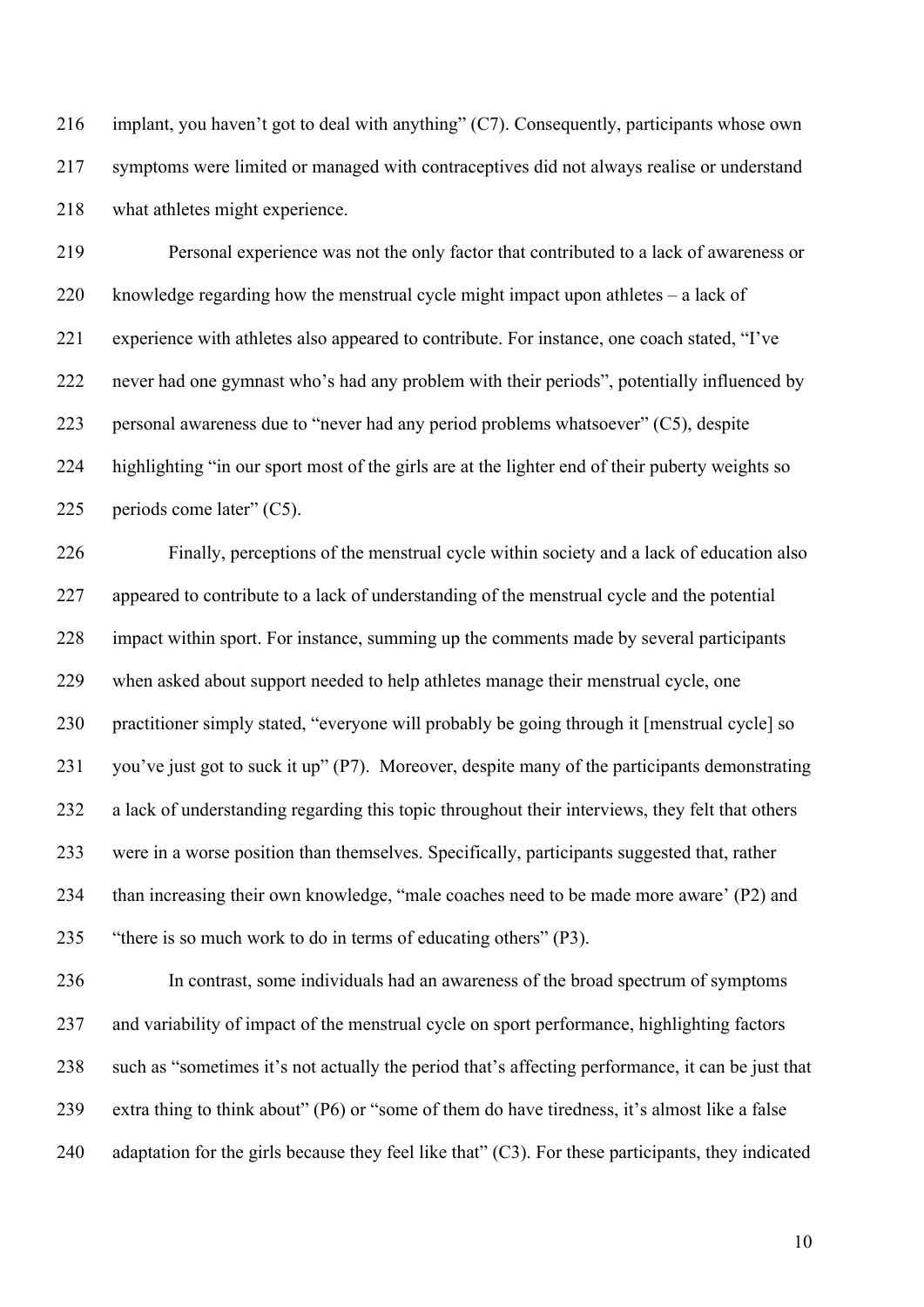that their personal experience of symptoms or consequences associated with menstruating helped them to feel better prepared to understand their athletes' experiences. For instance, one coach explained, "I've always been aware of it, I guess, initially because I knew how I reacted when I was going through my cycle" (C2) while another reflected, "I think it helps 245 you know how others feel"  $(C3)$  and finally "without my own experience I wouldn't be as sympathetic, I don't think I would have because I wouldn't have understood" (C1). Personal experience in sport also increased awareness of the impact on performance, such as one practitioner sharing "I couldn't dance when I was on [period] I'd try and lost all my technique' (P2).

 Additionally, participants who had more experience coaching or working with female athletes for extended periods of time also felt that their awareness and knowledge of this area had increased. This was highlighted by two coaches, one who suggested, "When I first started [coaching] I probably didn't have the same level of awareness as I do now" (C4) and another explained, "I've always been aware, but perhaps more honed the more I've worked longer with those athletes" (C3). Finally, specifically for some practitioners, attendance at external presentations and social media had also increased awareness, as one shared a presentation, "opened my eyes to the fact I wasn't necessarily considering menstrual function" (P5).

 The culture and environment in the sport, along with duration of coach-athlete relationships, were also thought to contribute to awareness of the menstrual cycle and associated impact among coaches. As one coach explained:

 The girls in the centre are quite happy to talk about it because as a whole centre we're 262 quite open, the other two coaches are male and they are aware and happy to talk about it. It helps to make it clear it's not an issue just normal and anyone can talk about it (C2).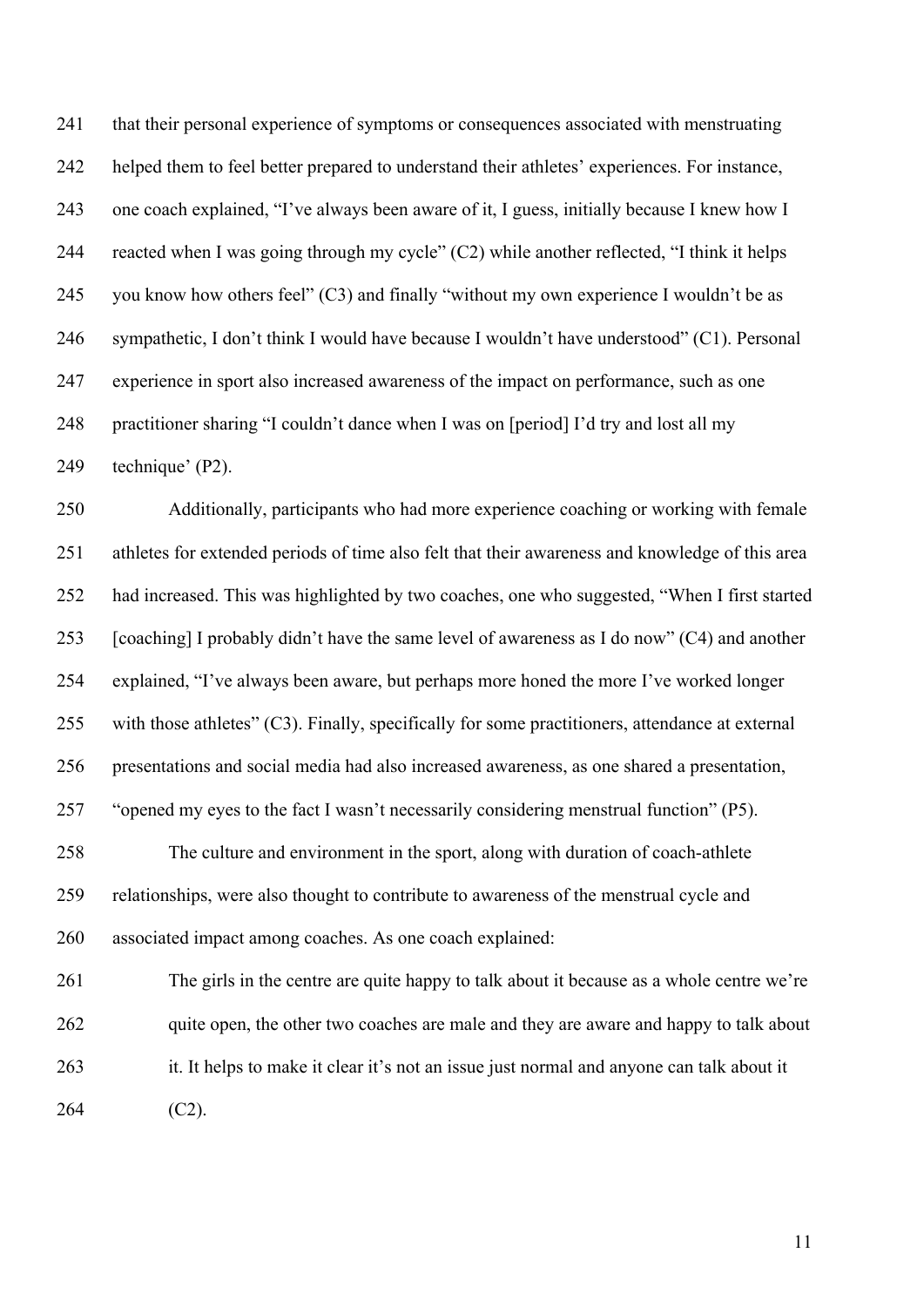Similarly, reflecting on awareness, coach-athlete relationship quality was an impacting factor, another coach shared:

 I do treat it very openly and expect my coaches, I've had to say to them this is the way we approach it because its normal, it's a normal thing…as part of a coaching team you've got to connect with your athletes and that is about communication regarding anything and everything. We're working in an environment that we want 271 the best from everybody then there has to be an awareness about it [menstrual cycle] (C3).

### *Management of the menstrual cycle and support provided to female athletes*

 Management of the menstrual cycle by female coaches and practitioners with regards to their own personal experiences was not necessarily reflected in support provided, particularly at competitions. For instance, many participants discussed their own worry of leaking or "showing through" which resulted in them taking several steps to manage their own menstrual cycle. As examples, participants ensured they, "always have this bag with me, it has tampons and pads" (P2) and that they are:

Prepared at competition, as silly as making sure I know where the loos are and I'll

have a tampon in my pocket because sometimes you put your bag down and you're 2k

away from your bag and you know you need to change and the practicalities of

283 it…you just get conscious you might be leaking (C6).

 However, despite these personal experiences and awareness of this fear of leaking or blood showing through as also shared by athletes ("I've known athletes putting tampons in before matches even though they are not on just in case they come on during the match" (P6)) coaches and practitioners reflected that they provided very little informational support to athletes to help with this. As one coach explained they have, "a dress rehearsal of what it will be to arrive, rig your boat, get on the water, come off, debrief, talk, snacks…[But] in all of that, no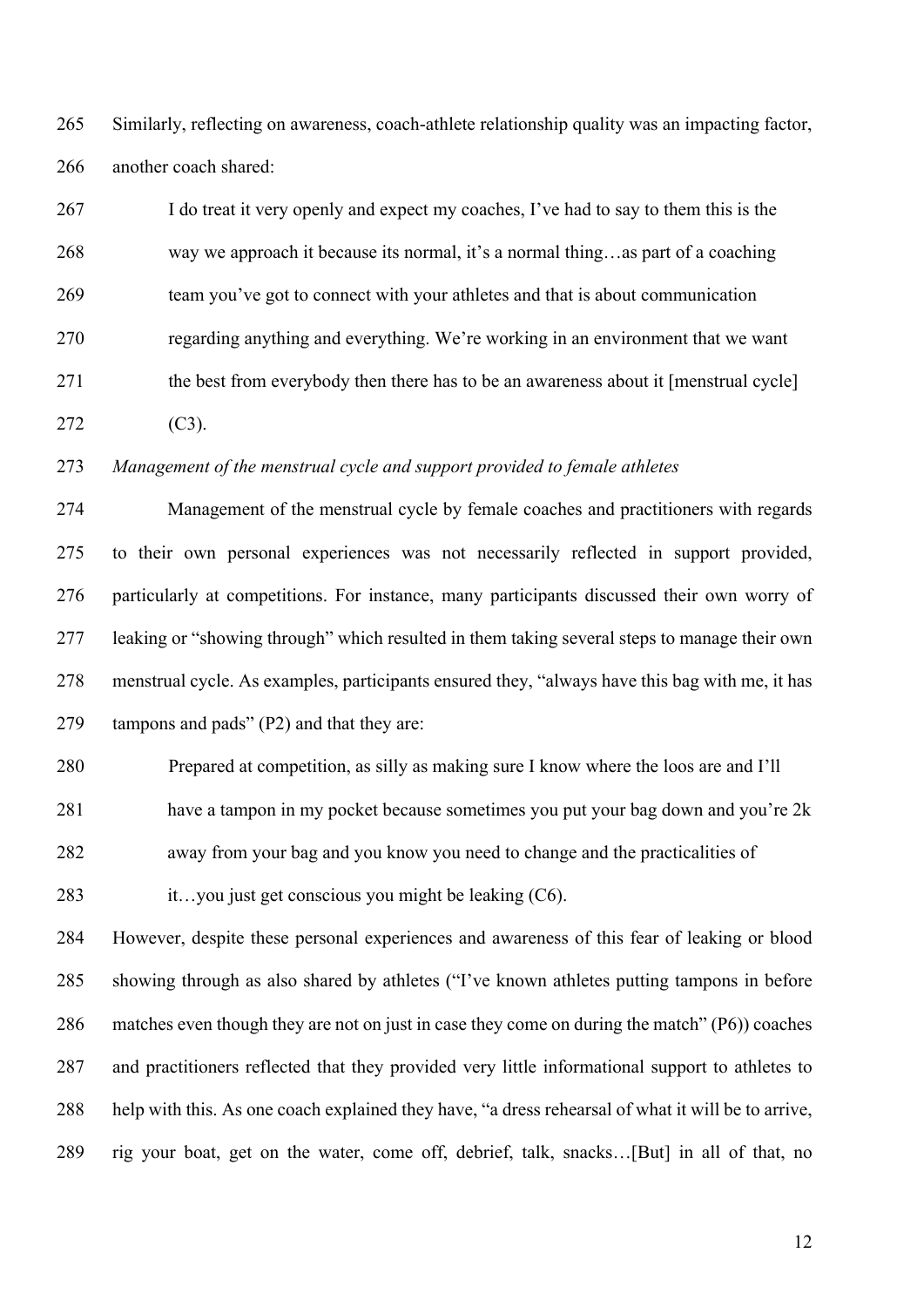conversation about periods, no acknowledgement in my head of what if one of the girls is on her period" (C6). Similarly, a practitioner indicated that she had, "done talks with younger athletes just to raise awareness" generally, "we haven't talked around how that [menstrual cycle] affects competition" (P1). The lack of informational support provided in relation to competitions was deemed to be heightened if athletes were working with male coaches, as one coach explained in relation to a female athlete, she was given "no advice at all whilst under a male coach and she felt that she couldn't get help to manage it [menstrual cycle]" (C7).

 In contrast, participants indicated that they did provide some informational and tangible support in relation to training. For instance, as one coach explained when discussing training situations, "we started putting sanitary products in the toilets because the girls would go to the toilet and there was nothing in there, they'd get caught out" (C6). More commonly, however, participants focused their attention on adapting sessions. A coach explained, "I make the girls aware of it [their menstrual cycle] and how it can affect training, if we have to adjust the session during that time then we will" (C1). However, based on personal experiences of feeling better if they exercised, coaches were hesitant to remove training sessions entirely, instead explaining, "actually I find light exercise helps myself, I say to girls sometimes maybe just doing a bit of light exercise can kind of help" (C4).

 Despite indicating a willingness to make adaptations to training, there was also a recognition that there is a lot of secrecy about menstruating. Reflecting on her own menstrual cycle, one participant shared, "[you] just hide it I think because we are told not to let it affect you" (P5). This need to hide the symptoms of their menstrual cycle was particularly common in relation to competitions, with participants explaining, "I am more agitated or irritated and I have to hide it otherwise I'm just taking it out on athletes" (C2) and "you feel like you've got to put this front on, and you can't be seen that you can't deal with it" (P1). However, it was recognised that, "we're not helping future females coming into that environment" (P6) when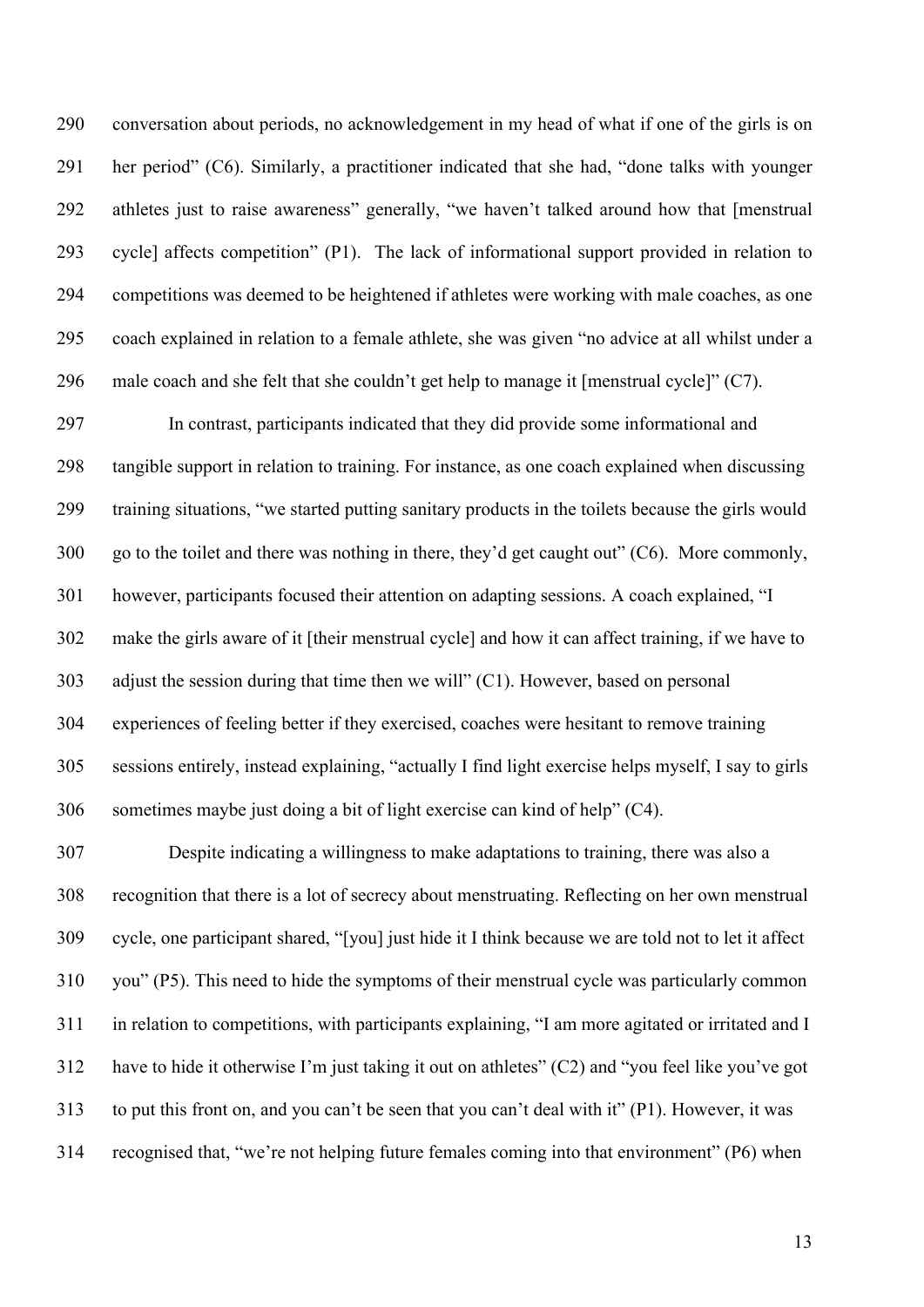adopting this approach as it results in athletes avoiding reporting or hiding symptoms because, "a lot of the athletes perceive it as being weak" (P5).

 To counter this secrecy, one coach explicitly sought to discuss the menstrual cycle with her athletes, explaining "it's just part of being female and I look at it as really positive within sport and encouraging this in my girls" (C3). She also reported implementing numerous strategies such as holding talks with swimmers and parents, embedding protocols such as wearing shorts during warm up on poolside and encouraging girls to "keep an eye on each other…if they notice any leaking or anything" (C3). However, such a proactive approach was not apparent across many participants. Rather, conversations relating to the menstrual cycle were often absent or limited, significantly influencing support provided to female athletes ("because it's not the day-to-day conversation I wouldn't necessarily be the one to bring it up" P4). A few participants had engaged in conversation with their athletes and reflected that, "after one conversation they were all talking about periods and how it affects them, I do think it made a big difference" (P1).

 The likelihood of such conversations occurring, as well as the openness of them, was influenced by multiple factors, particularly gender. As a practitioner explained, "There have been a few occasions where athletes come to me and are like 'I feel horrendous' and I ask if they have told anyone and they're like 'No because they are all men'" (P2). This often- reflected participants' personal experiences, as they explained, "I'm happy talking to anyone, but sometimes you feel because the men don't truly understand what it feels like, it's easier to talk to a woman about it" (P7) and "I talked to people back at home I didn't talk to anyone out there I wouldn't and still wouldn't speak to them [male staff]" (C1). It should be noted, however, that participants did share some examples of positive conversations with male coaches (e.g., "the two PD's [performance directors] I was working with they were having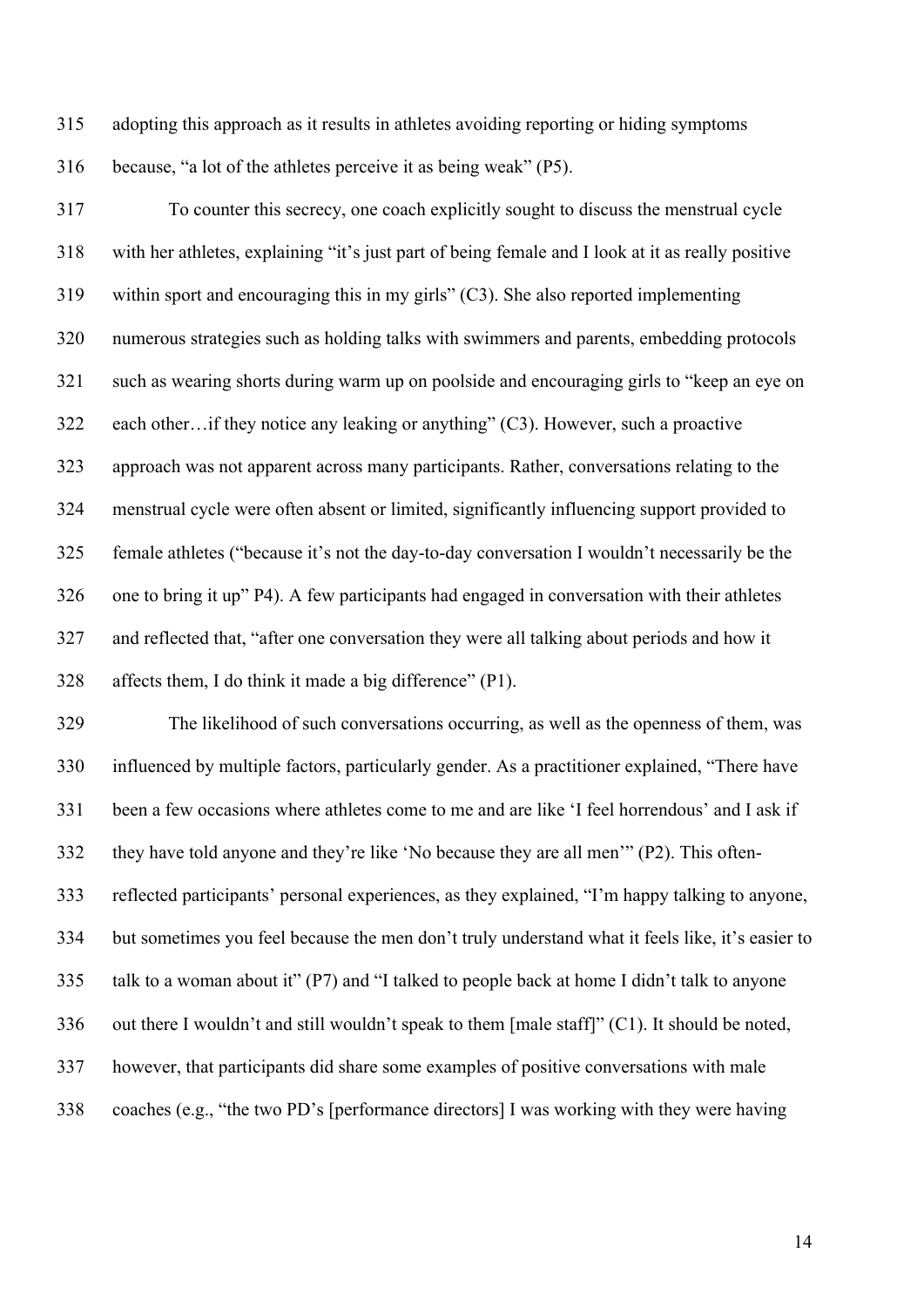really good conversations about the fact they were all female athletes and differences and how that might interlink with performance" (P4)), they were just infrequent.

 Participants also thought athletes lacked the necessary awareness to inform them of symptoms, which subsequently impacted upon the support they were able to provide to the athlete, as one practitioner suggested, "sometimes they haven't realised and then the next day they come on and they don't realise until after the impact on their performance" (P5). This was consistent with some coaches providing support through helping their athletes increase self-awareness "I make the girls aware of it and how it does affect training" (C1). Nevertheless, some participants, particularly those who deemed the menstrual cycle to have

limited impact on their athletes, thought that a little knowledge could be detrimental and

disagreed with providing knowledge and awareness of the menstrual cycle to female athletes:

 In 30 odd years of coaching, it was never a problem, it was quite interesting at this World Championships, the week before at a training camp we had a talk of menstruation…it was gobsmacking seeing how much them having information, they used to just get on with it (C5).

 Finally, personal beliefs about and comfort with the topic were also perceived to influence support relating to menstrual health. As one coach shared, "because I see it as a very important part of female health, I've pretty much always been very open with the girls and having discussions" (C4) to ensure support was provided to female athletes. However, other coaches were more reticent to discuss it, particularly if athletes seemed uncomfortable; "it's a difficult thing to bring up because some girls do feel very uncomfortable about it" (P2), and summarised by one coach, "I think it's a fine balance between talking openly with them about it but not deterring them because you're too open" (C6). For a few practitioners, some of the perceived awkwardness regarding menstrual cycle discussion was overcome due to the nature of their job. Specifically, as one practitioner explained, "in terms of opening a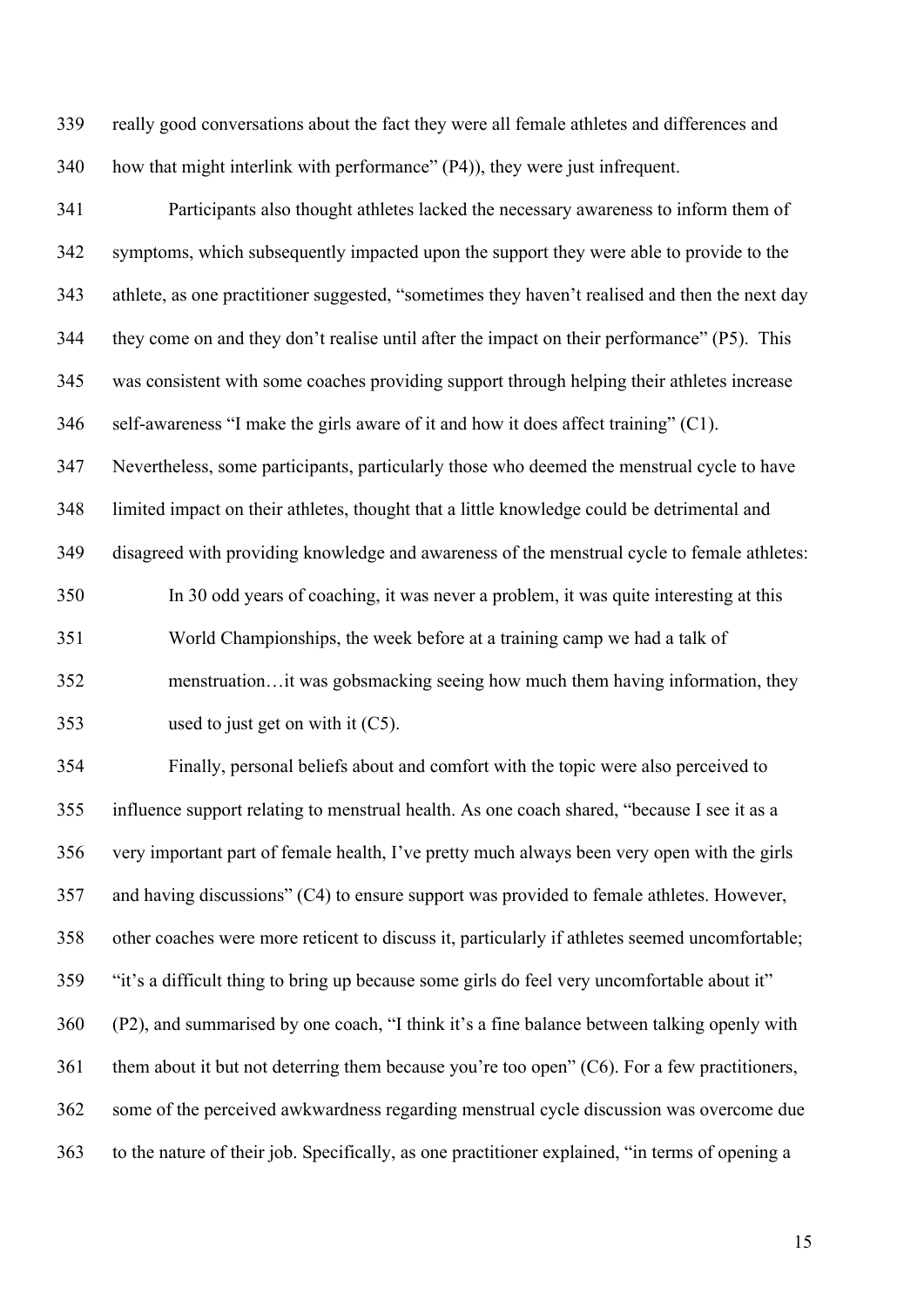conversation its really easy because I've got a list of questions I'm going to ask, one is about menstrual function" (P2). Nevertheless, in general, participants explained that there was often hesitation to discuss or explicitly provide support to athletes for their menstrual cycle because of the norms imbedded in society. As on coach summarised, "I think it's just in this country we're not very open about it in general" (C5).

### **Discussion**

 The purpose of this study was to develop an understanding of female coaches' and sport science practitioners' experience and support provision in relation to the menstrual cycle when working with female athletes, whilst considering the influence of personal experience. Overall, the findings highlighted a variance in participant knowledge and awareness of the menstrual cycle in relation to sport, with individual experiences influencing and impacting tangible, informational, and emotional support provided to athletes.

 Similar to findings with athletes,  $8,9,10$  female coaches and practitioners were reluctant to talk about their own menstrual experiences whilst in a professional environment, reporting masking symptoms and hesitancy to talk to male colleagues. It is perhaps not surprising  $f(379)$  female athletes are reluctant to talk about the menstrual cycle<sup>8,9</sup> when female coaches and practitioners display secrecy and limited conversations about their own experiences. There is consistency in the concept that women assemble an idea of a 'normal' period from their own 382 experiences<sup>5</sup>. Therefore, it is important to recognise women's individual perspectives and established societal norms in addition to physical symptoms to better understand and 384 normalise the menstrual cycle in sport<sup>27</sup>.

 Participants highlighted that some of their secrecy was developed through social 386 perceptions of the menstrual cycle being something to keep out of sight $^{28}$ . The media consistently emphasises negative portrayals of the menstrual cycle, with nearly 1 in 4 young 388 people having seen the menstrual cycle referred to negatively on  $TV^{29}$  and advertisements for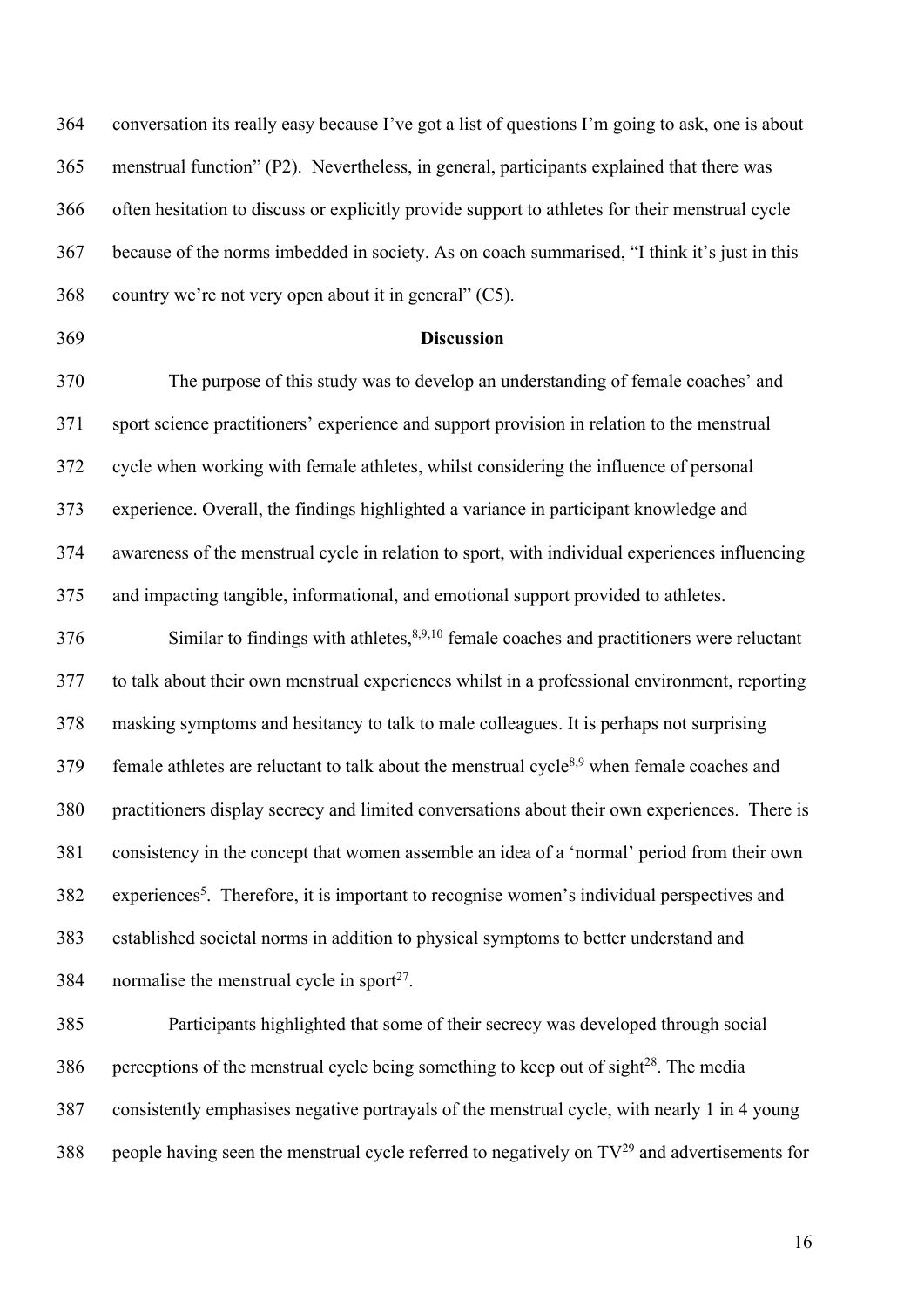menstrual products leading many girls to believe that menstruation is to be hidden, concealed and managed alone<sup>30</sup>. In conjunction with established perceptions, limited education may 391 further exaggerate silence and secrecy due to limited knowledge and awareness. Plan  $UK^{12}$  identified 1 in 4 girls did not feel they knew what to do when they started their period, identifying several gaps and misunderstandings within their knowledge of the menstrual cycle. Family, friends and teachers have previously been common sources of information 395 and have been shown to play a significant role in providing information about menstruation<sup>5</sup>. Through provision of education individuals are aware of effective options for self- management of menstrual cycle-related symptoms and encourage women to seek medical advice to help improve management strategies<sup>31</sup>. The combination of cultural perceptions and limited education present a lack of support within participants own experience, adopting 400 an approach to 'get on and manage in silence' in a sport environment<sup>8,9</sup> that does not differ from wider society.

 Consistent with recommendations that we need to create a society in which menstruation is less stigmatised<sup>29</sup>, within sport, coaches and practitioners need to address their own discomfort regarding the menstrual cycle conversations and challenge against the need for secrecy. As such, information and education need to be provided not only to male coaches and practitioners, but also females, to increase knowledge of menstrual cycle symptoms, awareness of experiences that differ from their own, enhance confidence to engage in conversations with athletes and colleagues about the menstrual cycle, and stimulate personal reflection. Recent evidence suggests that education approaches can be effective in  $\cdot$  this area<sup>31</sup>. For instance, the provision of web-based education has been shown to improve health literacy and understanding of the menstrual cycle; with 48.8% of participants completing the course indicating that it had changed what they thought was a 'normal 413 period<sup>31</sup>. The repeating nature of experiences of athletes, coaches and practitioners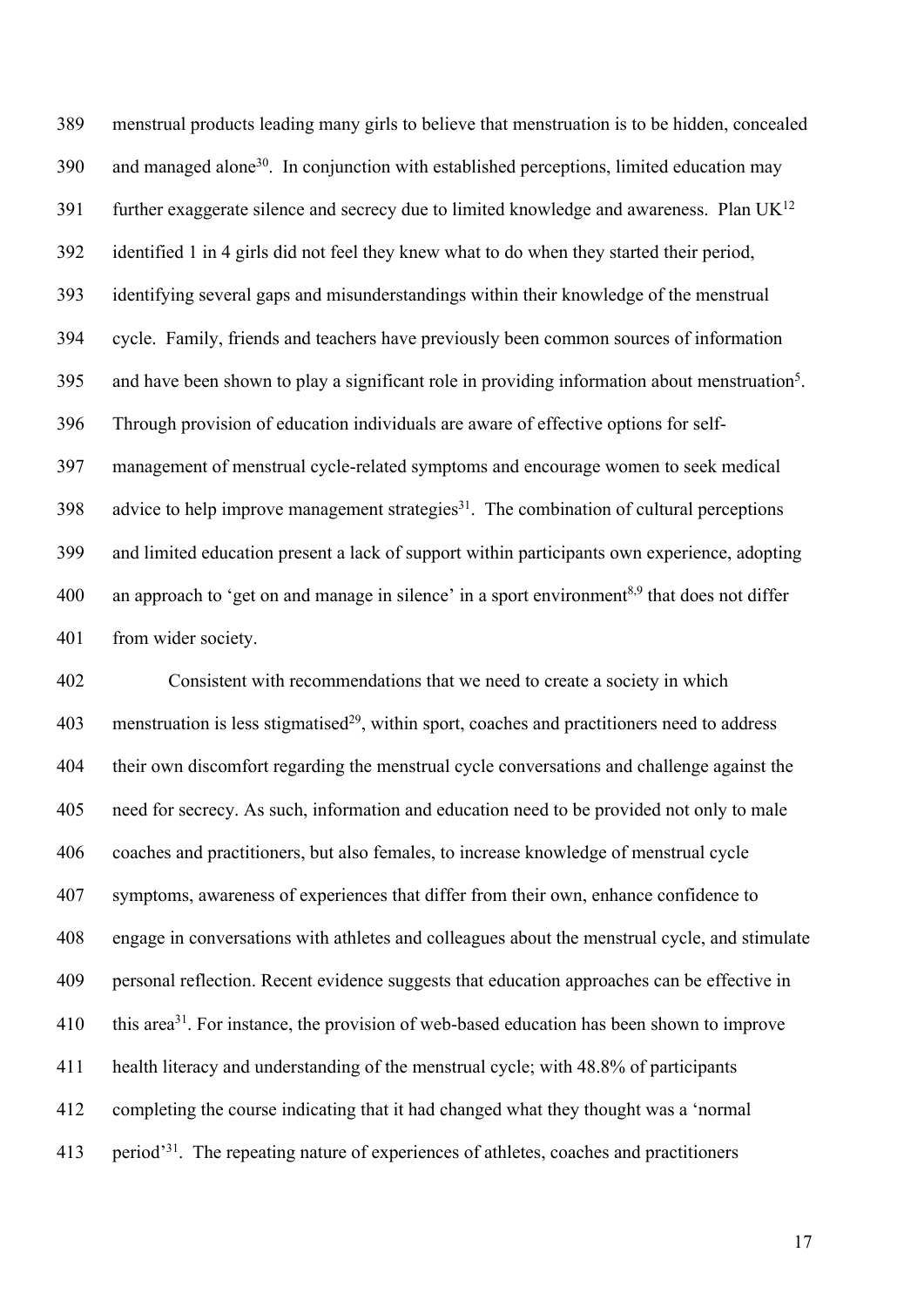highlights the need to target both groups together, completing athlete, coach and practitioner education is required to create a change in perceptions and support received by athletes and provided from coaches and practitioners.

 Very limited support was reported to be provided at competition, highlighting an important aspect of sport preparation and performance to focus on. However, in training environments, it was more apparent where informational support assisted athletes to adjust training sessions based on menstrual cycle symptoms or even emotional support from female coaches and practitioners. Examples of tangible support, through provision of menstrual products was also provided. The level of support varied between coaches and practitioners, 423 additional factors also influenced the different types of social support<sup>32</sup> provided to female athletes in training such as the situation, experience, and gender. This variation in support provision is useful when it appropriately matches the demands or stressors an athlete is 426 facing<sup>33</sup>; however, it is apparent that the necessary types of support, particularly informational and emotional support, needed to address all menstrual demands/stressors is not present. Confidence to provide support regarding menstruation from all members of an athlete's support network (e.g., coaches, practitioners, parents) is critical given the important role social support plays in enabling athletes to manage stressors, gain the most psychosocial 431 outcomes, and perform at their best<sup>34</sup>. The support also needs to be expanded beyond training and considered within competition where aspects such as toilet facilities and changing rooms may be limited, requiring informational and emotional support to assist with 434 the management of that 'extra distraction'<sup>9</sup>.

 However, the provision of support alone may not be sufficient. Athletes must also be willing to seek out and access this support, to avoid menstrual cycle issues remaining undetected/unsupported<sup>9</sup>. Athletes have reported preference to seek advice from medical sources than non-experts and reluctance to confide in their coaches due to feelings of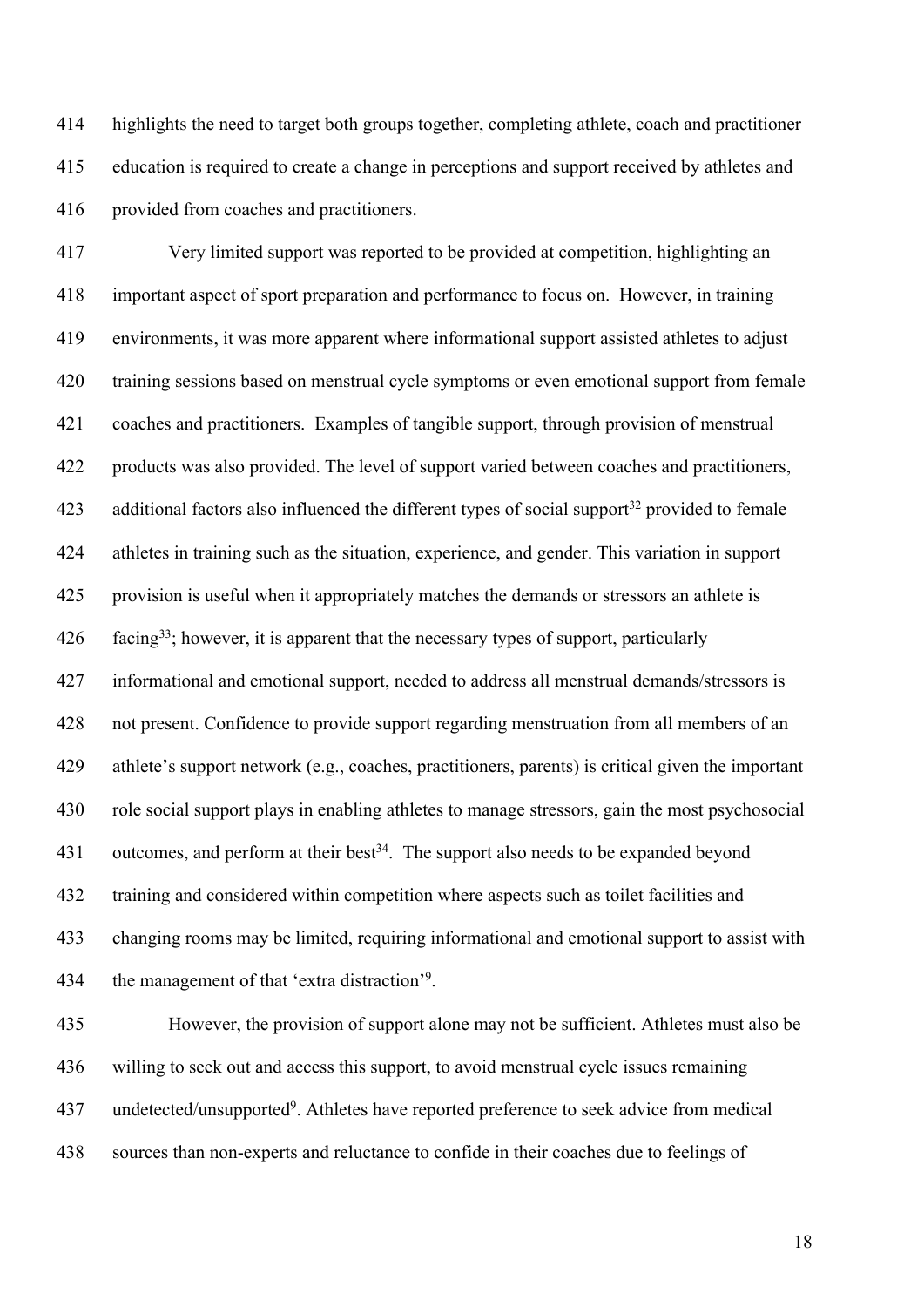439 embarrassment, gender and perceptions there is nothing that their coach could do to help<sup>9</sup>. Unfortunately, aligned with the cultural issues identified regarding the presentation of the menstrual cycle, participants suggested that female athletes resisted reporting menstrual cycle symptoms, and consequently accessing support, because they would also be perceived as weak. To overcome this issue, all coaches and practitioners need to be proactive in providing support as well as encouraging of athletes who do seek out and utilise the support that is available<sup>34</sup>. Athletes may benefit by learning to recognise their needs, understand the specific problem relating to their menstrual cycle and sport, and specific types of support to help deal 447 with them<sup>32</sup>; an important aspect of this being coaches and practitioners as an athlete's 448 support network<sup>9</sup>. All individuals involved in sport (i.e., athletes, coaches, support staff, parents) should be aware the menstrual cycle is an equally important factor to consider when aiming to maximise both training and competition performance, creating the primary focus for purpose and therefore comfort of conversations.

 In seeking to overcome some of the issues regarding support provision and use, interventions with coaches and practitioners to improve the quality and appropriateness of the 454 support they provide may be useful<sup>32</sup>. Tangible support, such as providing access to menstrual products, may be relatively easy for coaches and practitioners to provide due to reduced reliance on knowledge or associated discussions. But it is clear from the findings of this study, that informational and emotional support is clearly needed and therefore education to enhance coaches and practitioner's knowledge and understanding is desired. This is 459 supported by other research<sup>8,9,10</sup> stating coaches and athletes need to have a more open dialogue around the menstrual cycle given the perceived negative impact on performance. Armour et al.<sup>30</sup> highlighted the positive influence of an online intervention to improve menstrual health literature in young women, a similar approach may be effective for athletes, coaches, support staff and parents.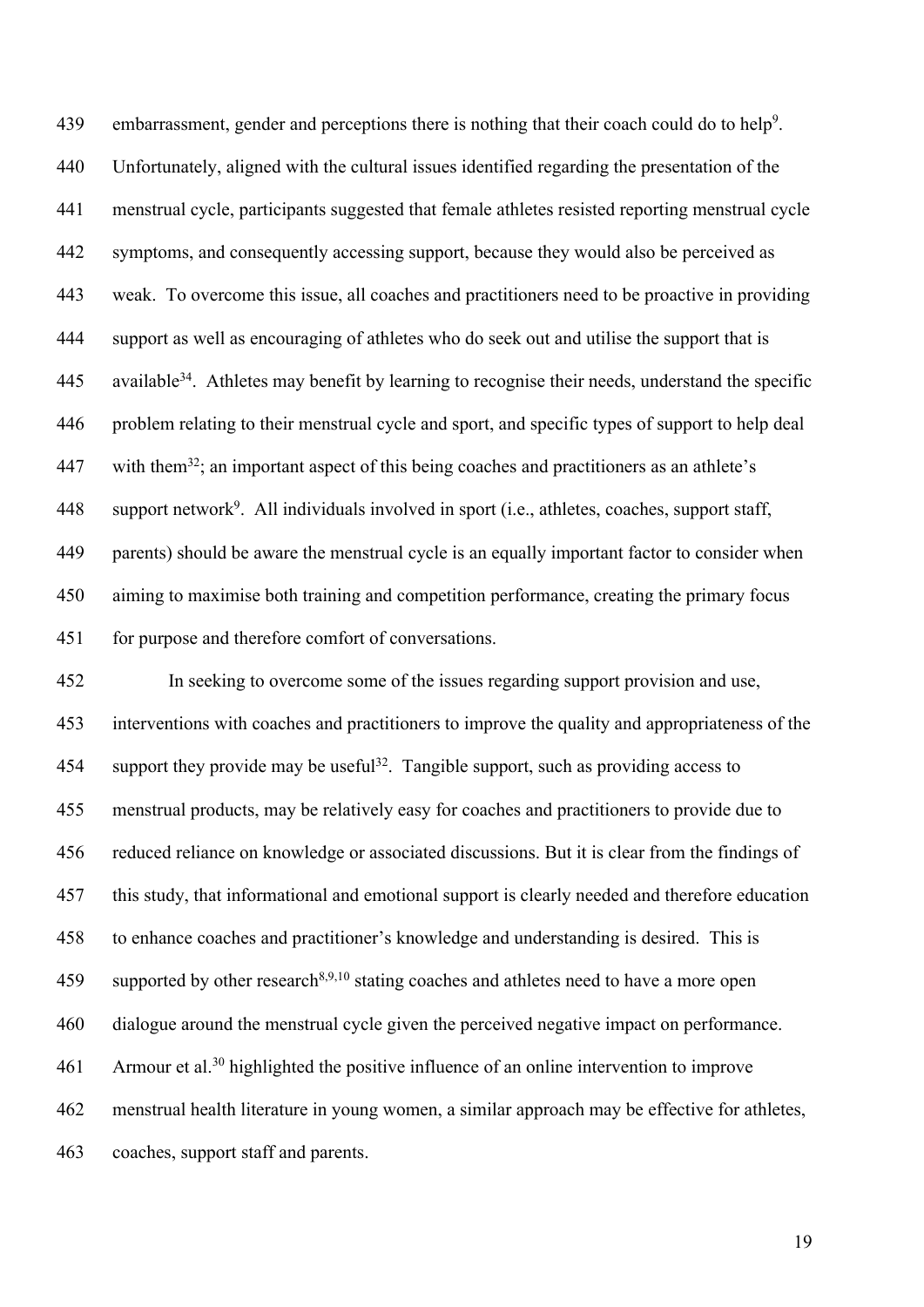One critical aspect of emotional support required is the management of anxiety. 465 Consistent with previous research<sup>9</sup>, anxiety of leaking was prevalent within current 466 participants and their athletes. Brown et al.<sup>8</sup> previously reported the anxiety of leaking being a distraction for athletes at competition, creating an additional component to think about and manage. Consistently, female coaches and practitioners reported this as an anxiety at competition when access to facilities are unknown or difficult, creating additional stress and anxiety in an already high-pressure situation. However, female coach and practitioner personal experience did not translate into support provision for athletes. Therefore, to create change, support at an organisational level is required and recommended to help improve access to facilities in training and competition venues for coaches, practitioners and athletes initiated by increasing the awareness of this issue through open conversations.

#### **Limitations and Areas for Future Research**

 Limitations of the study should be considered, only one interview was completed with everyone, additional interviews may have increased comfort of conversations for some individuals and enhanced the depth of discussion collected. In some instances, it was the first time the participant had discussed their menstrual cycle, which may have influenced the quality of information collected alongside the different times of the menstrual cycle when interviews were completed, which may have affected responses due to recall error. Further limitations of broader application of findings should be considered as all coaches and practitioners were based in and coaching Welsh athletes within individual sports, therefore, given the perceived impact of culture on the findings, future research should be completed to identify if personal experiences and support provision are similar across countries and team sports. As female coaches are still a minority within coaching roles, support provision provided by male coaches to female athletes should also be explored to fully understand support received by female athletes.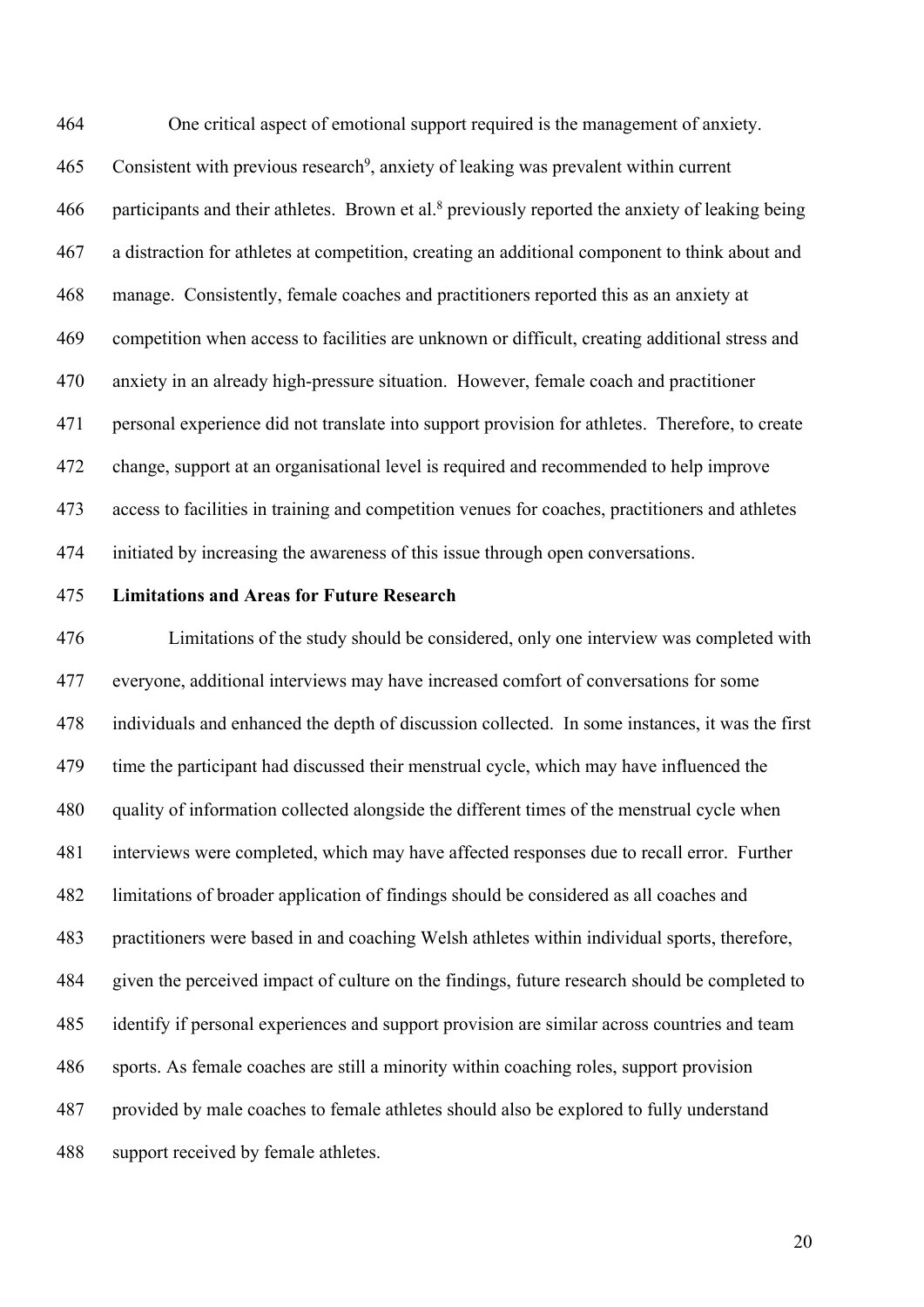#### **Conclusion**

 This study is the first to explore female coaches' and practitioners' understanding and experience of the menstrual cycle and the subsequent support provided to female athletes. The findings highlighted a variance in participant knowledge, awareness, and support provided to female athletes relative to the menstrual cycle in sport, with personal experiences influencing support availability, including conversations held with athletes. All coaches and practitioners need to be proactive in providing support, as well as encourage athletes to utilise the support that is available. Education is required to enhance coaches and practitioner's knowledge and understanding to create a more open and understanding environment in sport, addressing their own discomfort regarding the menstrual cycle. **Acknowledgements** – The authors would like to thank Sport Wales Institute for the support and opportunity to complete the study proposal. **Declaration of interest statement** – the authors report no conflict of interest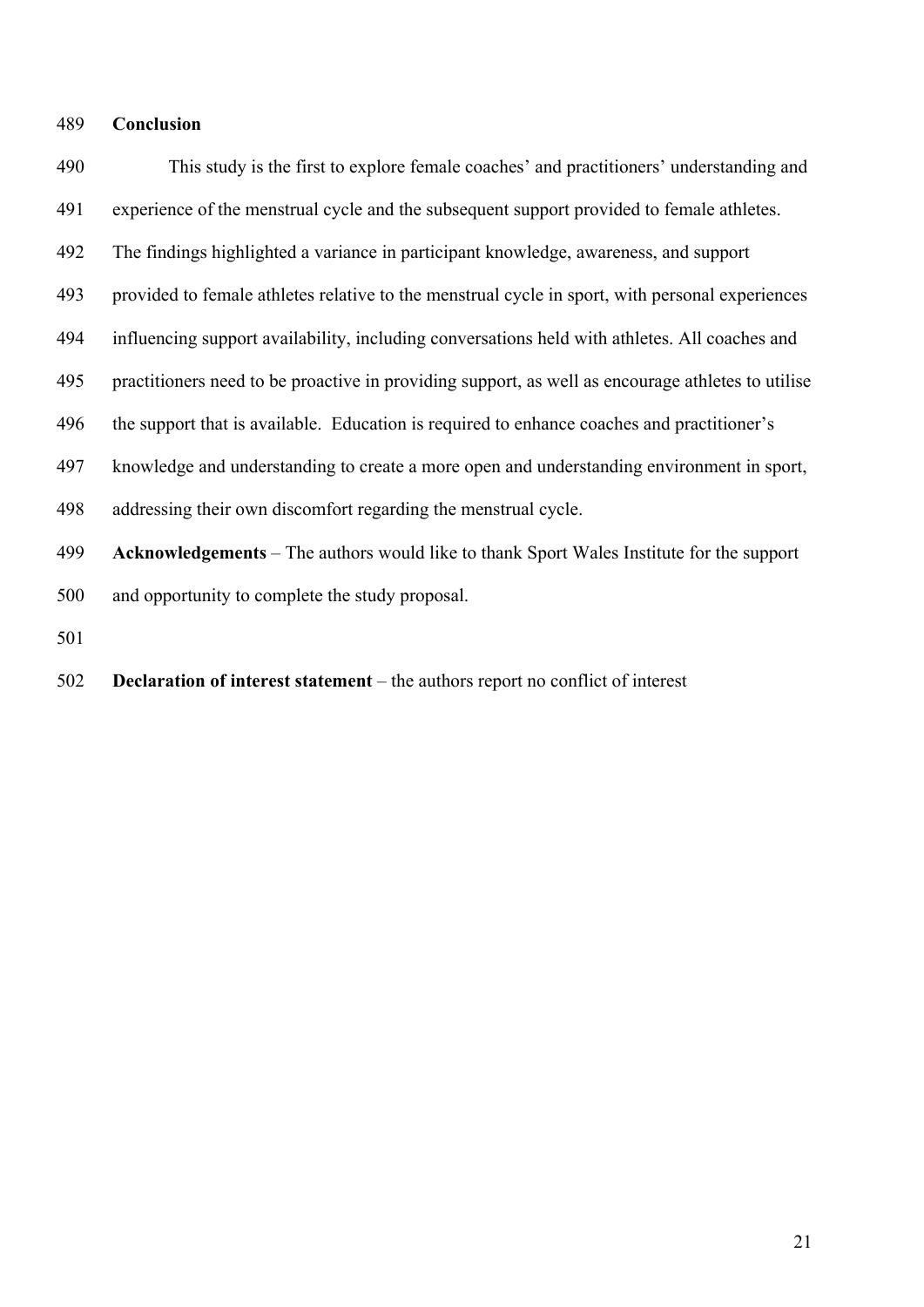| 503 |    | <b>References</b>                                                                            |
|-----|----|----------------------------------------------------------------------------------------------|
| 504 | 1. | Clayton, A. (2008). Symptoms related to the menstrual cycle: diagnosis, prevalence, and      |
| 505 |    | treatment. Journal of Psychiatric Practice, 14(1), 13-21.                                    |
| 506 | 2. | Schoep, M.E., Nieboer, T.E., van der Zanden, M., Braat, D.D.M. & Nap, A.W. (2019). The       |
| 507 |    | impact of menstrual symptoms on everyday life: a survey among 42,879 women. American         |
| 508 |    | Journal of Obstetrics & Gynecology, 220(569), e1-7.                                          |
| 509 | 3. | Lacovides, S., Avidon, I. & Baker, F.C. (2015). What we know about primary dysmenorrhea      |
| 510 |    | today: a critical review. Human Reproduction Update, 0(0), 1-7.                              |
| 511 | 4. | Armour, M. Parry, K. Manohar, N. Holmes, K. Ferfolja, T. Curry, C. MacMillan, F. & Smith,    |
| 512 |    | C.A. (2019a). The prevalence and academic impact of dysmenorrhea in 21,573 young             |
| 513 |    | women: a systematic review and meta-analysis. Journal of Women's Health, 28(8), 1161-        |
| 514 |    | 1171.                                                                                        |
| 515 | 5. | Armour, M. Parry, K. Al-Dabbas, M.A. Curry, C. Holmes, K. MacMillan, F. Ferfolja, T. &       |
| 516 |    | Smith, C.A. (2019b). Self-care strategies and sources of knowledge on menstruation in        |
| 517 |    | 12,526 young women with dysmenorrhea: a systematic review and meta-analysis. PlosOne,        |
| 518 |    | 14(7): e0220103.                                                                             |
| 519 | 6. | YST Girls Active. (2017). Key Findings from Girls Active Survey                              |
| 520 |    | https://www.womeninsport.org/wp-content/uploads/2017/11/Girls-Active-statistics-1.pdf        |
| 521 | 7. | Stambulova, N., Alfermann, D., Statler, T. & Cote, J. (2009). ISSP Position Stand: Career    |
| 522 |    | Development and Transitions of Athletes. Int J of Sport & Exerc Psych, 7, 395-412.           |
| 523 | 8. | Brown, N., Knight, C.J. & Forrest, L.J. (2020). Elite female athletes' experiences and       |
| 524 |    | perceptions of the menstrual cycle on training and sport performance. Scan J Med Sci Sports, |
| 525 |    | $00, 1-18.$                                                                                  |
| 526 | 9. | Findlay, R.J., Macrae, E.H., Whyte, I.Y., Easton, C. & Forrest, L.J. (2020). How the         |
| 527 |    | menstrual cycle and menstruation affects sporting performance: experiences and perceptions   |
| 528 |    | of elite female rugby players. British J Sports Med, 0, 1-7.                                 |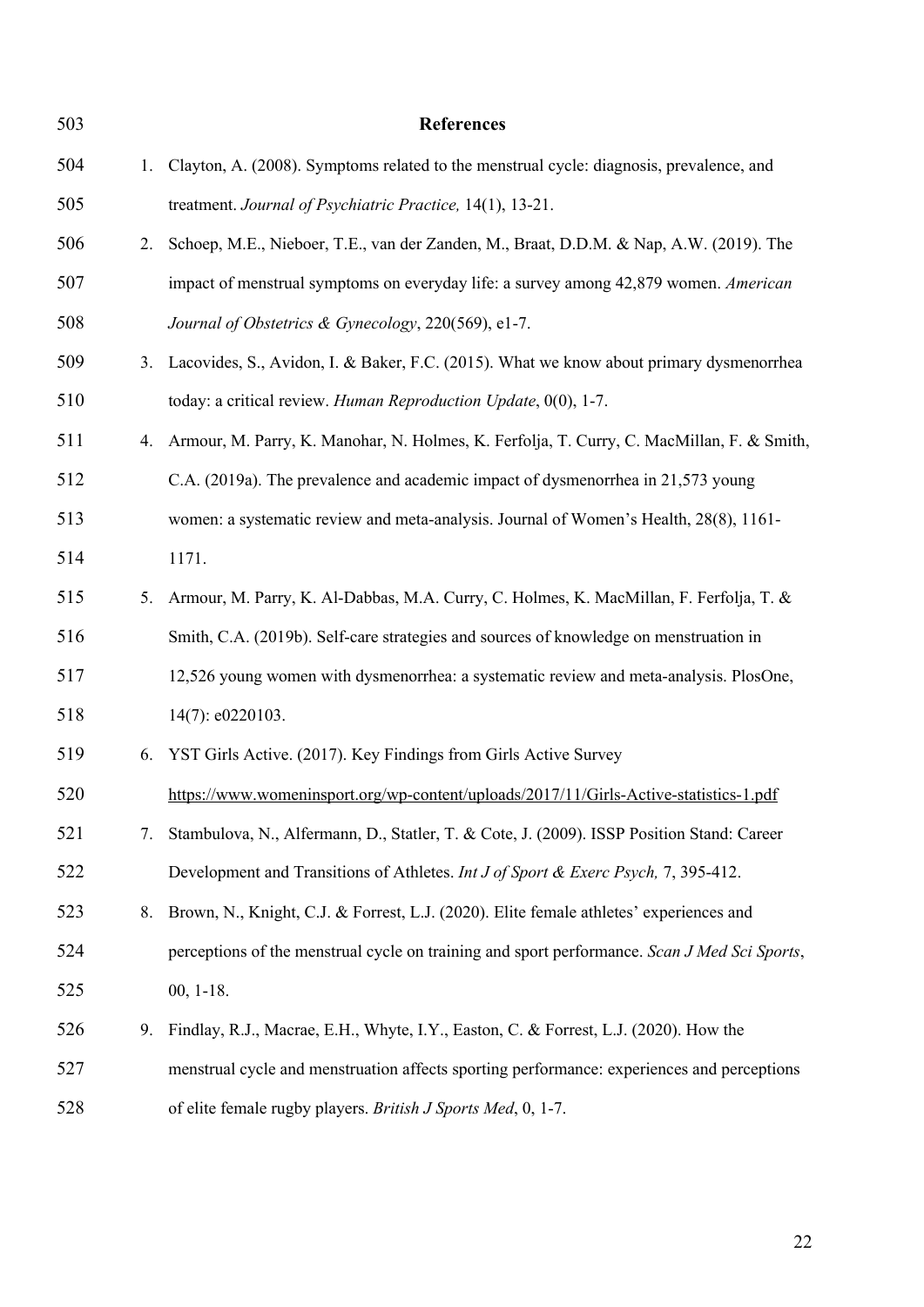| 529 | 10. Armour, M., Parry, K.A., Steel, K. & Smith, C.A. (2020). Australian female athlete               |
|-----|------------------------------------------------------------------------------------------------------|
| 530 | perceptions of the challenges associated with training and competing when menstrual                  |
| 531 | symptoms are present. International Journal of Sports Science & Coaching, $0(0)$ , 1-8.              |
| 532 | 11. Kroshus, E. Sherman, R.T. Thompson, R.A. et al. (2014). Gender differences in high school        |
| 533 | coaches' knowledge, attitudes and communication about the female athlete triad. Eat Disord,          |
| 534 | 22, 193-208.                                                                                         |
| 535 | 12. Plan International UK. (2018). Break the barriers: girls' experiences of menstruation in the UK. |
| 536 | https://plan-uk.org/file/plan-uk-break-the-barriers-report-032018pdf/download?token=Fs-              |
| 537 | HYP3v                                                                                                |
| 538 | 13. Nicolson, P. (1992). Menstrual-Cycle Research and the Construction of Female Psychology,         |
| 539 | 174-199. In: Richardson J.T.E. (eds) Cognition and the Menstrual Cycle. Contributions to             |
| 540 | Psychology and Medicine. Springer, New York, NY.                                                     |
| 541 | 14. Fletcher, D. Scott, M. (2010). Psychological stress in sports coaches: A review of concepts,     |
| 542 | research and practice. Journal of Sport Sciences, 28(2), 127-137.                                    |
| 543 | 15. Singh, R. Sharma, R. & Rajani, H. (2015). Impact of stress on menstrual cycle: A comparison      |
| 544 | between medical and non-medical students. Sauid Journal for Health Sciences, 4(2), 115-119.          |
| 545 | 16. Bruinvels, G. Goldsmith, E. Blagrove, R.C. Martin, D. Shaw, L. & Piasecki, J. How lifestyle      |
| 546 | changes within the COVID-19 global pandemic have affected the pattern and symptoms of the            |
| 547 | menstrual cycle. (2021). medRxiv, ahead of print.                                                    |
| 548 | 17. Rynne, S. B., Mallett, C.J. & Rabjohns, M.W.O. (2017). Higher performance coaching:              |
| 549 | demands and development. In Thelwell, R., Harwood, C. & Greenlee I. (Eds), The Psychology            |
| 550 | of Sports Coaching: Research and Practice (114-126). Abingdon, UK: Routledge.                        |
| 551 | 18. Sandelowski, M. (2000). Focus on Research Methods. Whatever happened to qualitative              |
| 552 | description? Research in Nursing & Health, 23, 334-340.                                              |
| 553 | 19. Sandelowski, M. (2010). What's in a name? Qualitative description revisited. Research in         |
| 554 | Nursing & Health, 33, 77-84.                                                                         |
| 555 | 20. Sparkes, A.C. & Smith, B. (2014). Qualitative research in sport, exercise, and health: From      |
| 556 | process to product. Abingdon, Oxon: Routledge.                                                       |
|     |                                                                                                      |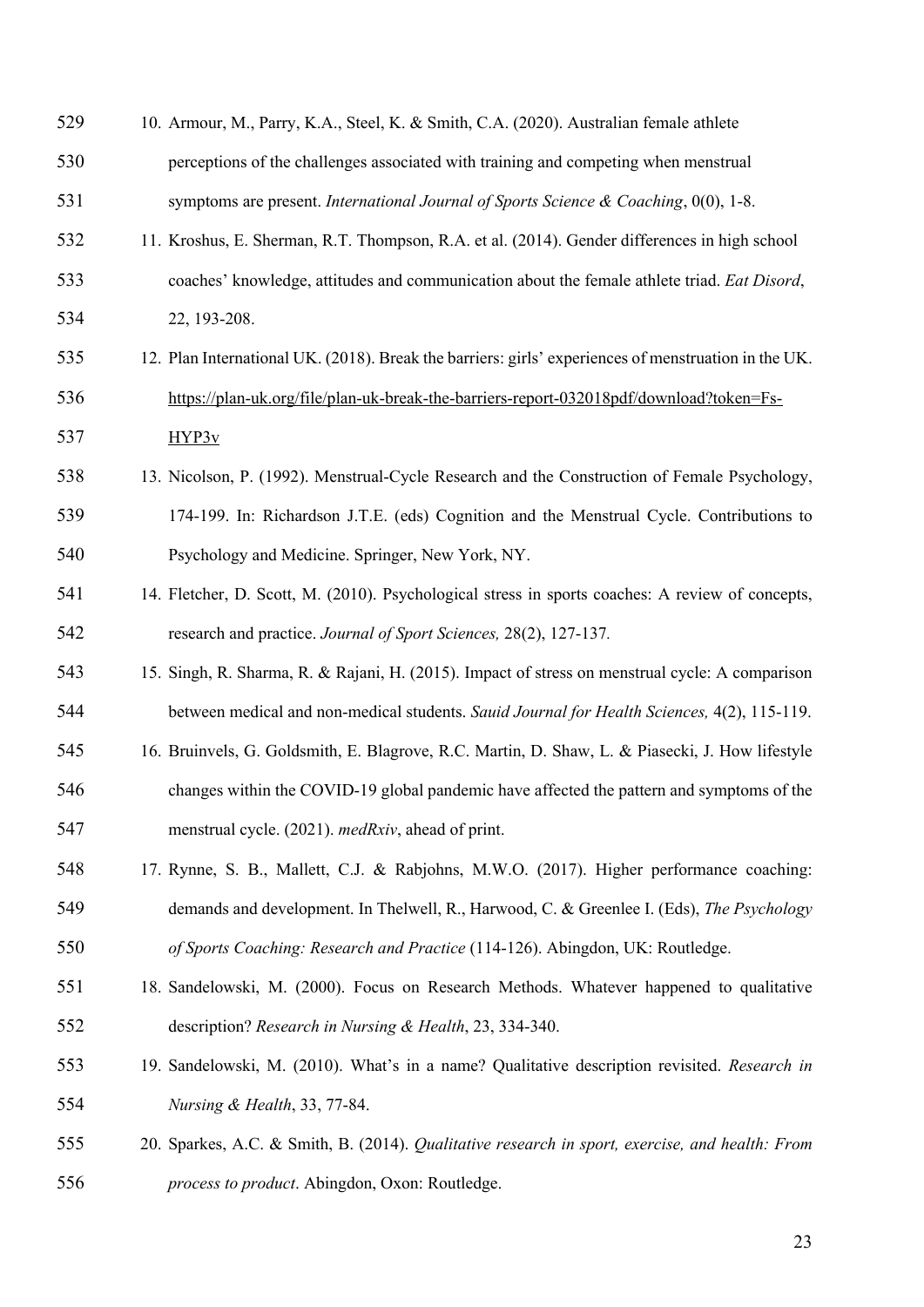- 21. Patton, M.Q. (2015). Qualitative research & evaluation methods: Integrating theory and practice (4th ed.). Thousand Oaks, CA: Sage.
- 22. Miles, M.B., Huberman, A.M. & Saldana, J. (2014). *Qualitative Data Analysis: A Methods Sourcebook*. London: Sage.
- 23. Neergaard, M. A., Olesen, F., Andersen, R. S., & Sondergaard, J. (2009). Qualitative
- description: The poor cousin of health research? BMC Medical Research Methodology, 9, 52. http://dx.doi.org/10.1186/1471-2288-9-52.
- 24. Milne, J., & Oberle, K. (2005). Enhancing rigor in qualitative description: A case study. Journal of Wound, Ostomy and Continence Nursing, 32, 413–420.
- 25. Holt, N. L., Pankow, K., Tamminen, K.A., Strachan, L., MacDonald, D. J., Fraser-Thomas J.,
- Côté, J., & Martin Camiré (2018). A qualitative study of research priorities among
- representatives of Canadian Sport Organizations. Psychology of Sport & Exercise, 36, 8-16.
- 26. Smith, B. & McGannon, K.R. (2018). Developing rigor in qualitative research: problems and opportunities within sport and exercise psychology. *International review of sport and exercise psychology*, 11(1), 101-121.
- 27. Kolić, P.V. Sims, D.T. Hicks, K. Thomas, L. & Morse, C.I. (2021). Physical Activity and the Menstrual Cycle: A Mixed-Methods Study 16 of Women's Experiences. *Women in Sport and Physical Activity Journal*, 1(aop),17 pp.1-12.
- 28. Johnston-Robledo, I. & Chrisler, J.C. (2013). The menstrual mark: menstruation as social stigma, *Sex Roles*, 68(1-2), 9-18.
- 29. Always. (2020). It's time to talk! Menstrual health & hygiene in the UK. https://assets.ctfassets.net/aqfuj2z95p5p/3Y0pimaGNK1GaS3VWTDPxN/f2f963cbde623f7c
- 579 ba78deef1ef63303/Always Plan UK Its Time To Talk Full Report.pdf
- 30. Quint, C. (2012). Adventures in menstruating: Don't use shame to sell, TEDxSheffield, Sheffield, YouTube, https://www.youtube.com/ watch?v=kce4VxEgTAM
- 31. Armour, M. Parry, K. Curry, C. Ferfolja, T. Parker, M. Farooqo, T. MacMillan, F. Smith, C.
- & Holmes, K. (2021). Using an online intervention to improve menstrual health literacy and
- self-management in young women: a pilot study. Research Square, 1-20.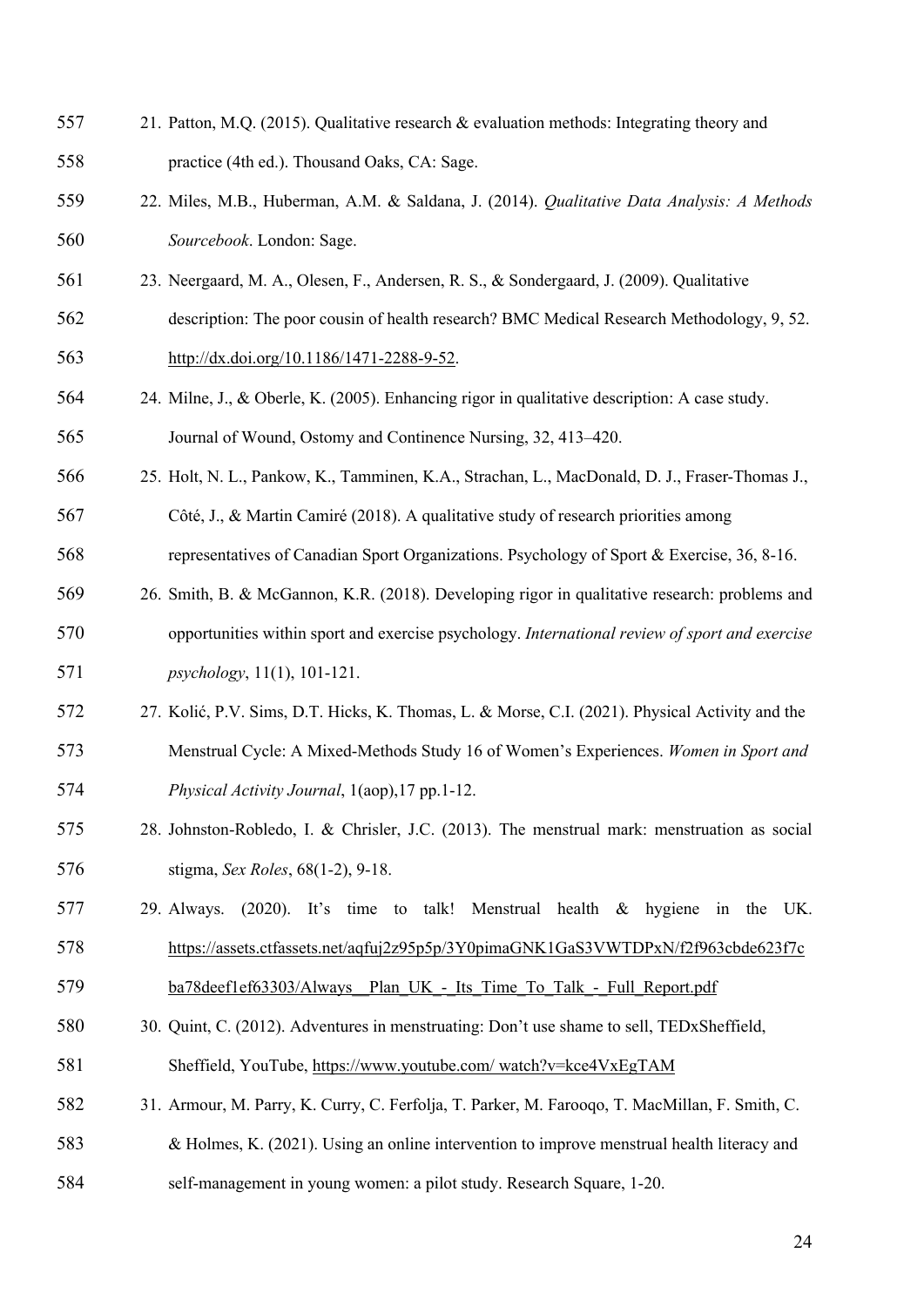- 32. Rees, T. & Hardy, L. (2000). An examination of the social support experiences of high-level sports performers. *The Sport Psychologist*, 14, 327-347.
- 33. Cutrona, C.E. & Russell, D.W. (1990). Type of social support and specific stress: Toward a theory of optimal matching. In B.R. Sarason, I.G. Sarason & G.R. Pierce (Eds.), *Social support: An interactional view* (pp. 319-366). New York: Wiley.
- 34. Richman, J.M., Hardy, C.J., Rosenfeld, L.B. & Callanan R.A.E. (1989). Strategies for
- enhancing social support networks in sport: A brainstorming experience. *Journal of Applied Sport Psychology*, 1, 150-159.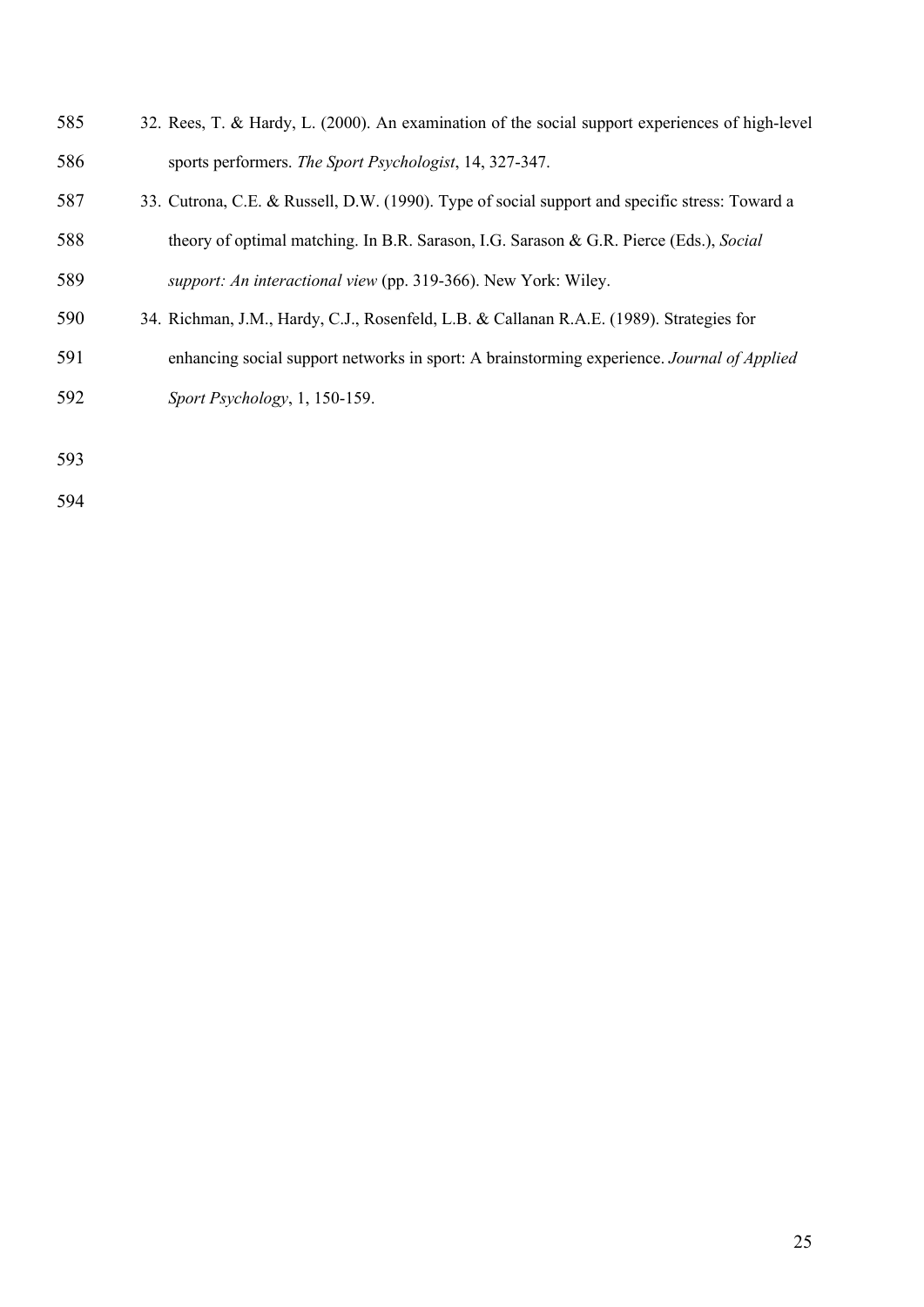| Abbreviation   | <b>Sport</b>         | Participant age (yrs) |
|----------------|----------------------|-----------------------|
| P <sub>1</sub> | Multi-sport*         | 39                    |
| P <sub>2</sub> | Cycling $&$ swimming | 25                    |
| P <sub>3</sub> | Multi-sport*         | 30                    |
| P <sub>4</sub> | Multi-sport*         | 33                    |
| P <sub>5</sub> | Boxing               | 25                    |
| <b>P6</b>      | Multi-sport*         | 38                    |
| P7             | Athletics & judo     | 30                    |
| C1             | Weightlifting        | 28                    |
| C <sub>2</sub> | Triathlon            | 27                    |
| C <sub>3</sub> | Swimming             | 40                    |
| C4             | Athletics            | 37                    |
| C <sub>5</sub> | Gymnastics           | 49                    |
| C <sub>6</sub> | Rowing               | 28                    |
| C7             | Cycling              | 31                    |

# 595 Table 1: Participant demographics

596 \* Multi-sports included individual sports ranging in endurance, strength/power and also combat and 597 weight-making sports